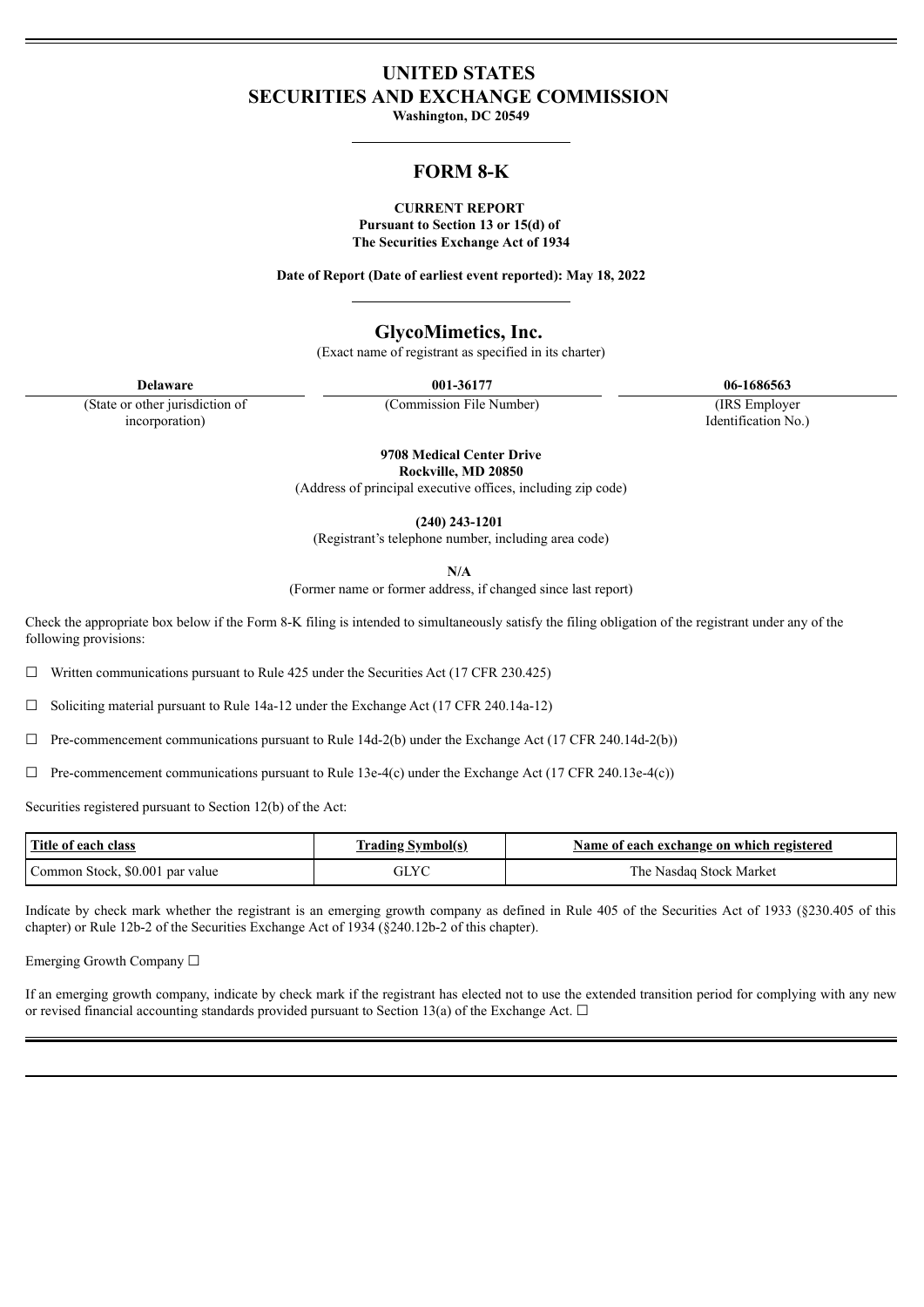# Item 5.02 Departure of Directors or Certain Officers; Election of Directors; Appointment of Certain Officers; Compensatory Arrangements of **Certain Officers**

The Board of Directors (the "*Board*") of GlycoMimetics, Inc. (the "*Company*") adopted an amendment and restatement of the GlycoMimetics, Inc. 2013 Equity Incentive Plan (the "*2013 Incentive Plan*" and, as amended and restated, the "*Amended and Restated Plan*") on April 7, 2022 and submitted the Amended and Restated Plan for stockholder approval at the 2022 Annual Meeting of Stockholders of the Company on May 18, 2022 (the "*Annual Meeting*"). The Company's stockholders approved the Amended and Restated Plan at the Annual Meeting. The Amended and Restated Plan increased the number of shares of the Company's common stock available for issuance under the 2013 Incentive Plan by 2,619,622 shares.

The description of the terms of the Amended and Restated Plan contained herein and in the Company's definitive proxy statement filed with the Securities and Exchange Commission on April 11, 2022 (the "*Proxy Statement*") is qualified in its entirety by the text of the Amended and Restated Plan, a copy of which is attached as Exhibit 10.1 to this Current Report on Form 8-K and incorporated by reference herein.

#### **Item 5.07 Submission of Matters to a Vote of Security Holders.**

The stockholders considered four proposals at the Annual Meeting, each of which is described in more detail in the Proxy Statement. Of the 52,392,444 shares outstanding as of the record date, 39,307,099 shares, or 75%, were present or represented by proxy at the Annual Meeting. Set forth below are the results of the matters submitted for a vote of stockholders at the Annual Meeting.

**Proposal No. 1**: Election of three nominees to serve as directors until the 2025 annual meeting of stockholders and until their respective successors are elected and qualified. The votes were cast as follows:

| Name                 | <b>Votes For</b> | <b>Votes Withheld</b> |
|----------------------|------------------|-----------------------|
| <b>Scott Jackson</b> | 23.327.027       | 4.930.035             |
| Scott Koenig         | 22.107.710       | 6.149.362             |
| Harout Semeriian     | 28.016.012       | 241.060               |

Broker Non-Votes: 11,050,027.

All nominees were elected.

**Proposal No. 2:** Ratification of the appointment of Ernst & Young LLP as independent registered public accounting firm for the fiscal year ending December 31, 2022. The votes were cast as follows:

|                                              | <b>Votes For</b> Votes Against Abstained |         |
|----------------------------------------------|------------------------------------------|---------|
| Ratification of appointment of Ernst & Young | 38,971,830 220,788                       | 114,481 |

**Proposal No. 3:** Approval of the Amendment and Restatement of the 2013 Incentive Plan. The votes were cast as follows:

|                                                                      | <b>Votes For</b> | <b>Votes Against</b> Abstained |        |
|----------------------------------------------------------------------|------------------|--------------------------------|--------|
| Approval of the Amendment and Restatement of the 2013 Incentive Plan | 21.171.517       | 7.033.175                      | 52,380 |
|                                                                      |                  |                                |        |

2

Broker Non-Votes: 11,050,027.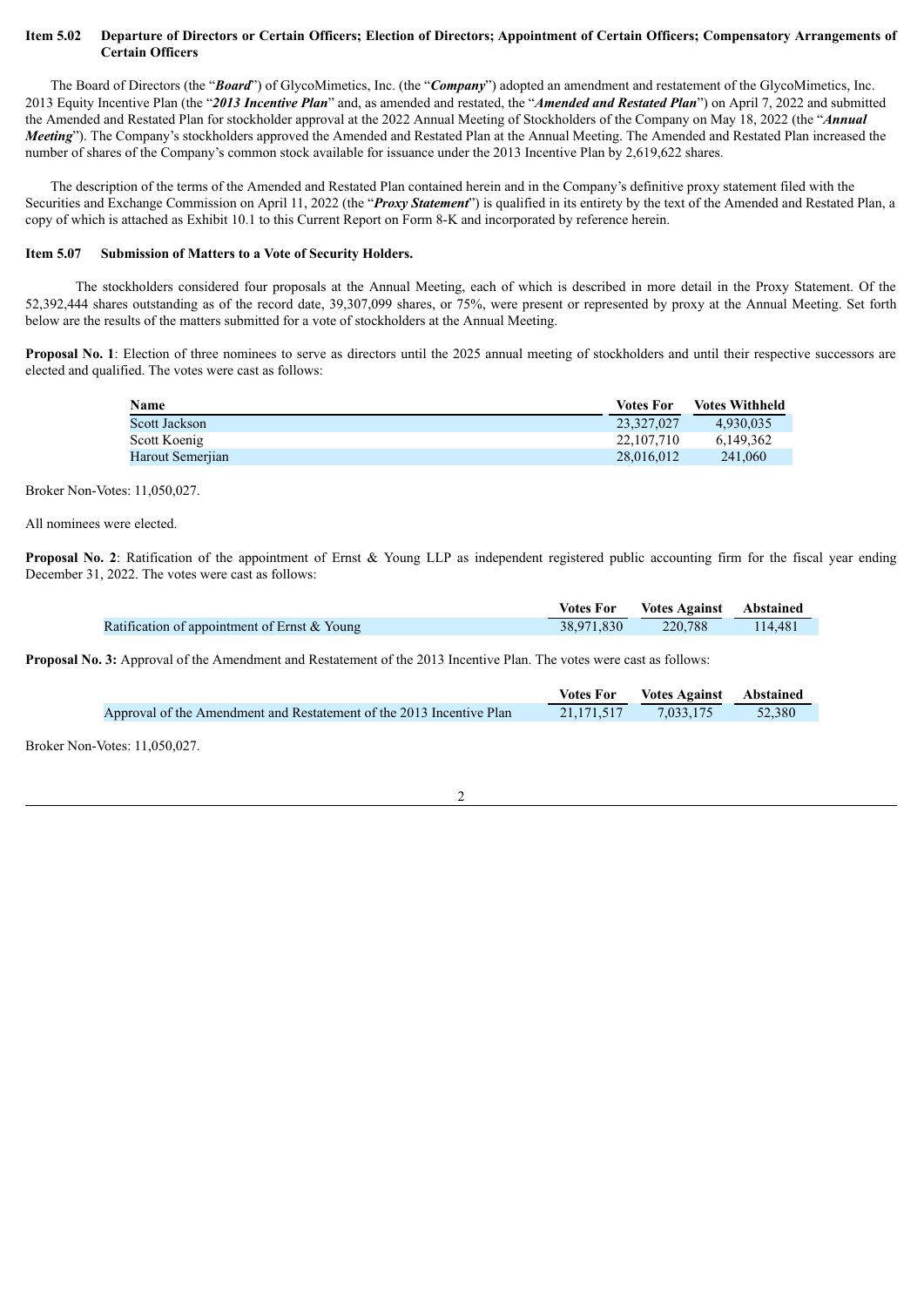**Proposal No. 4:** Approval, on an advisory basis, of the executive compensation of the Company's named executive officers as disclosed in the proxy materials. The votes were cast as follows:

|                                                                | Votes For | <b>Votes Against</b> Abstained |        |
|----------------------------------------------------------------|-----------|--------------------------------|--------|
| Approval, on an advisory basis, of the executive compensation. |           | 27,132,991 1,035,554           | 88.527 |
|                                                                |           |                                |        |

Broker Non-Votes: 11,050,027.

# **Item 9.01 Financial Statements and Exhibits.**

# **(d) Exhibits**

| Exhibit<br><b>Number</b> | <b>Exhibit Description</b>                                                   |
|--------------------------|------------------------------------------------------------------------------|
| <u> 10.1</u>             | GlycoMimetics, Inc. Amended and Restated 2013 Equity Incentive Plan.         |
| 104                      | Cover Page Interactive Data File (embedded within the Inline XBRL document). |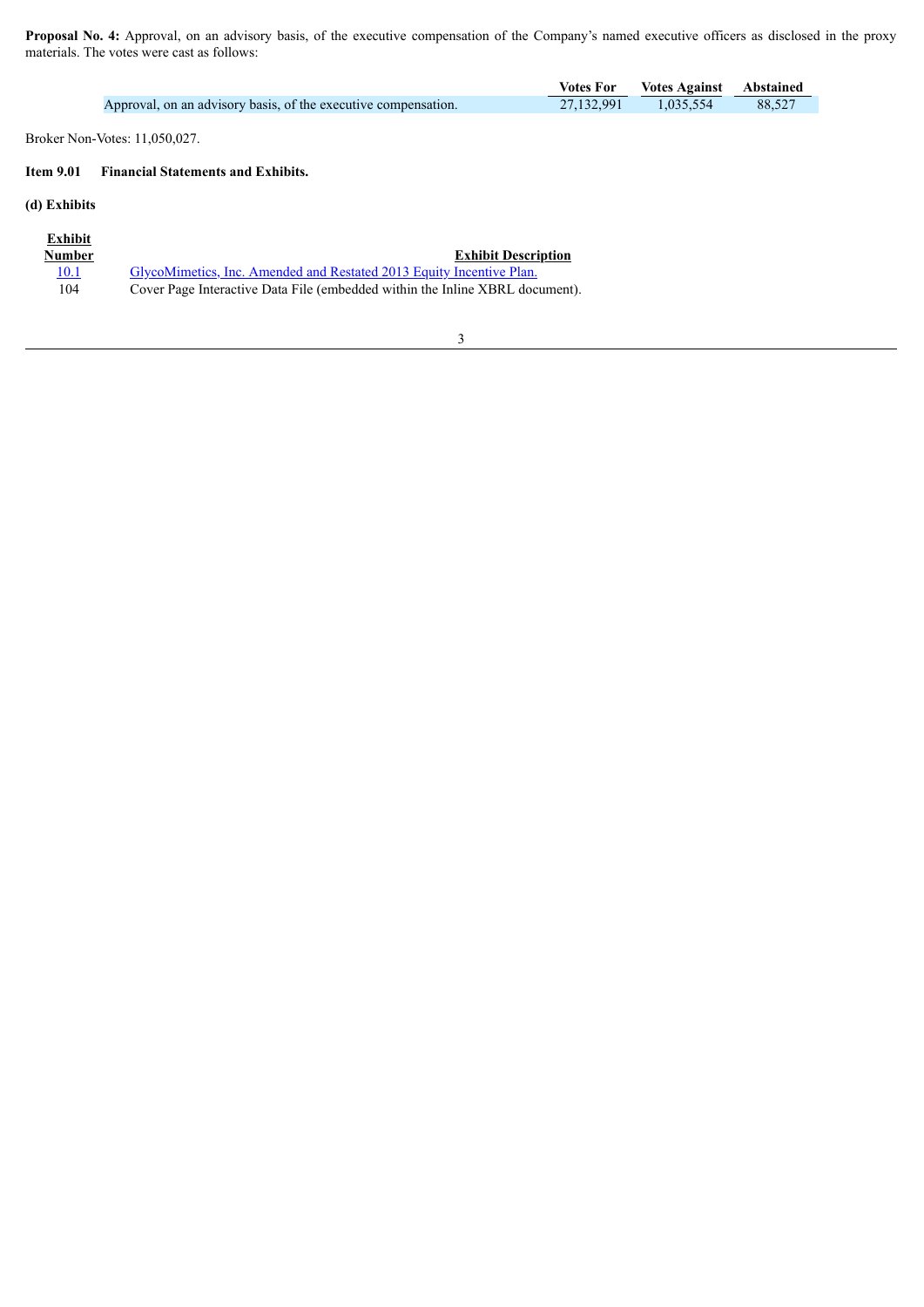# **SIGNATURES**

Pursuant to the requirements of the Securities Exchange Act of 1934, the registrant has duly caused this report to be signed on its behalf by the undersigned hereunto duly authorized.

# **GLYCOMIMETICS, INC.**

By: /s/ Brian M. Hahn

Chief Financial Officer and Senior Vice President

Date: May 20, 2022 Brian M. Hahn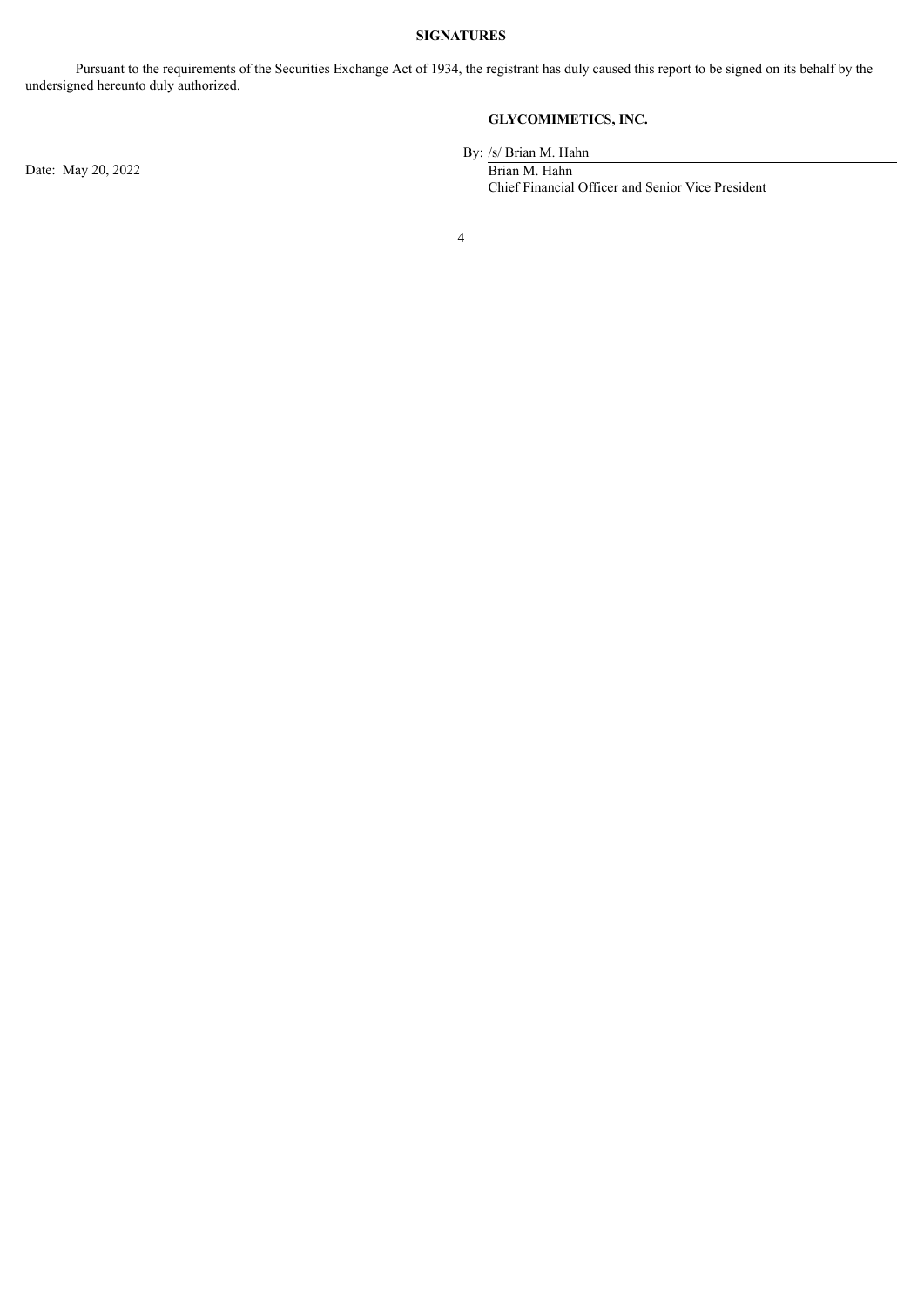### **GLYCOMIMETICS, INC.**

#### **AMENDED AND RESTATED 2013 EQUITY INCENTIVE PLAN**

# **AMENDED AND RESTATED BY THE BOARD OF DIRECTORS: APRIL 7, 2022 APPROVED BY THE STOCKHOLDERS: May 18, 2022 EFFECTIVE DATE OF AMENDMENT AND RESTATEMENT: April 7, 2022**

#### <span id="page-4-0"></span>**1. General.**

**(a) Successor to Prior Plan**. The Plan is intended as the successor to the GlycoMimetics, Inc. 2003 Stock Incentive Plan, as amended (the "*Prior Plan*"). From and after 12:01 a.m. Eastern time on the Original Effective Date, all outstanding stock awards granted under the Prior Plan will remain subject to the terms of the Prior Plan; *provided, however,* that any shares subject to outstanding stock awards granted under the Prior Plan that, from and after 12:01 a.m. Eastern time on the Original Effective Date (i) expire or terminate for any reason prior to exercise or settlement; (ii) are forfeited, cancelled or otherwise returned to the Company because of the failure to meet a contingency or condition required to vest such shares; or (iii) are reacquired, withheld (or not issued) to satisfy a tax withholding obligation in connection with an award or to satisfy the purchase price or exercise price of a stock award (the "*Returning Shares*") will immediately be added to the Share Reserve (as further described in Section 3(a) below) as and when such shares become Returning Shares up to the maximum number set forth in Section 3(a) below, and become available for issuance pursuant to Awards granted hereunder. For the avoidance of doubt, any shares subject to outstanding stock awards granted under the Prior Plan that expire or terminate, are forfeited, cancelled or otherwise returned to the Company or are reacquired, withheld (or not issued) before the Original Effective Date shall not become Returning Shares. All Awards granted on or after 12:01 a.m. Eastern time on the Original Effective Date are subject to the terms of this Plan.

**(b) Eligible Award Recipients**. Employees, Directors and Consultants are eligible to receive Awards.

**(c) Available Awards**. The Plan provides for the grant of the following Awards: (i) Incentive Stock Options, (ii) Nonstatutory Stock Options, (iii) Stock Appreciation Rights (iv) Restricted Stock Awards, (v) Restricted Stock Unit Awards, (vi) Performance Awards, and (vii) Other Awards.

**(d) Purpose**. This Plan, through the granting of Awards, is intended to help the Company secure and retain the services of eligible award recipients, provide incentives for such persons to exert maximum efforts for the success of the Company and any Affiliate, and provide a means by which the eligible recipients may benefit from increases in value of the Common Stock.

#### **2. Administration.**

**(a) Administration by Board**. The Board will administer the Plan. The Board may delegate administration of the Plan to a Committee or Committees, as provided in Section 2(c).

**(b) Powers of Board**. The Board will have the power, subject to, and within the limitations of, the express provisions of the Plan:

**(i)** To determine: (A) who will be granted Awards; (B) when and how each Award will be granted; (C) what type of Award will be granted; (D) the provisions of each Award (which need not be identical), including when a person will be permitted to exercise or otherwise receive cash or Common Stock under the Award; (E) the number of shares of Common Stock subject to, or the cash value of, an Award; and (F) the Fair Market Value applicable to an Award.

**(ii)** To construe and interpret the Plan and Awards granted under it, and to establish, amend and revoke rules and regulations for administration of the Plan and Awards. The Board, in the exercise of these powers, may correct any defect, omission or inconsistency in the Plan or in any Award Agreement or in the written terms of an Award, in a manner and to the extent it will deem necessary or expedient to make the Plan or Award fully effective.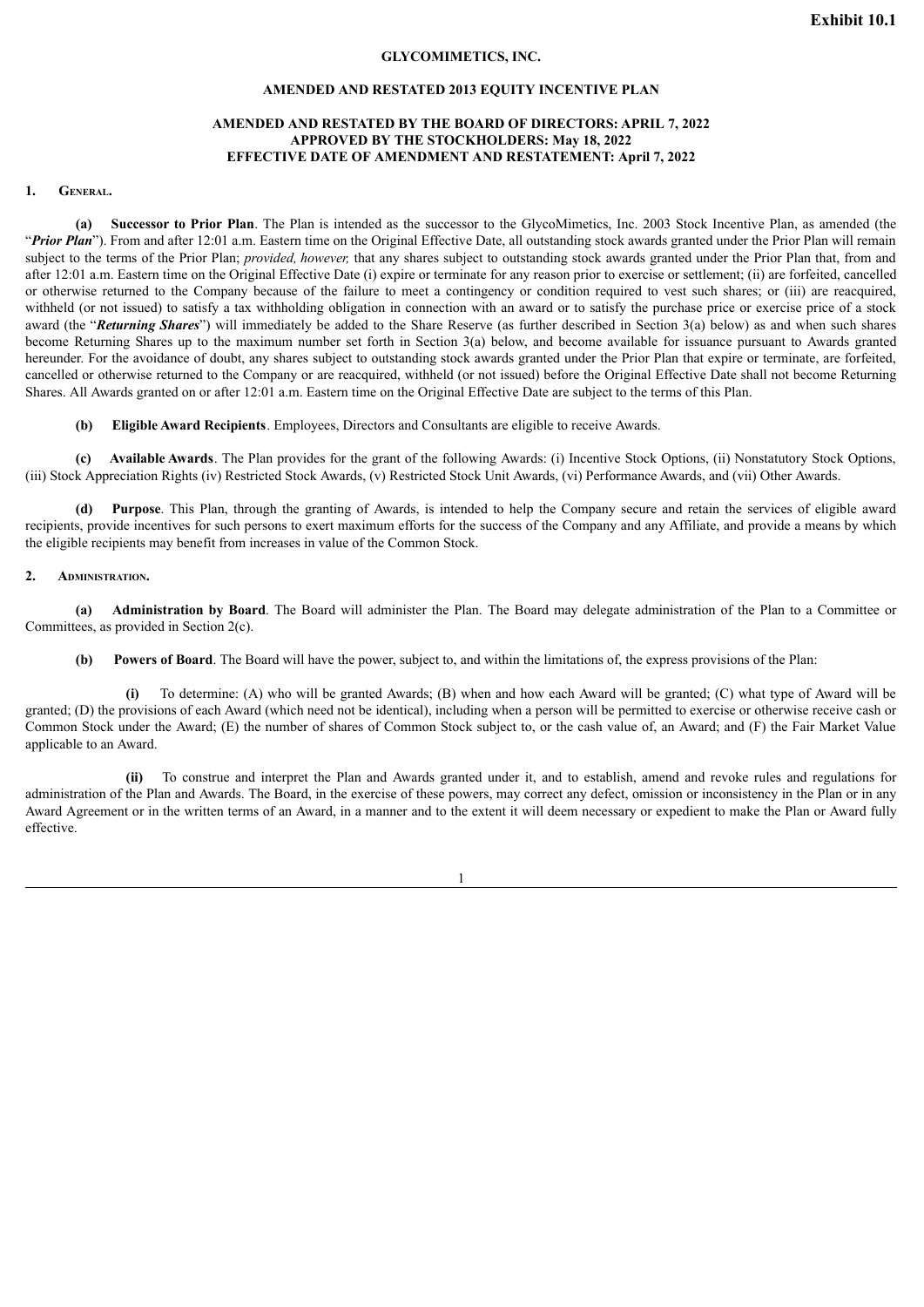**(iii)** To settle all controversies regarding the Plan and Awards granted under it.

**(iv)** To accelerate, in whole or in part, the time at which an Award may be exercised or vest (or at which cash or shares of Common Stock may be issued).

**(v)** To suspend or terminate the Plan at any time. Except as otherwise provided in the Plan or an Award Agreement, suspension or termination of the Plan will not materially impair a Participant's rights under his or her then-outstanding Award without his or her written consent except as provided in Section 2(b)(viii) below.

**(vi)** To amend the Plan in any respect the Board deems necessary or advisable, including, without limitation, by adopting amendments relating to Incentive Stock Options and certain nonqualified deferred compensation under Section 409A of the Code and/or to bring the Plan or Awards granted under the Plan compliant with the requirements for Incentive Stock Options or exempt from or compliant with the requirements for nonqualified deferred compensation under Section 409A of the Code, subject to the limitations, if any, of applicable law. If required by applicable law or listing requirements, and except as provided in Section 9(a) relating to Capitalization Adjustments, the Company will seek stockholder approval of any amendment of the Plan that (A) materially increases the number of shares of Common Stock available for issuance under the Plan, (B) materially expands the class of individuals eligible to receive Awards under the Plan, (C) materially increases the benefits accruing to Participants under the Plan, (D) materially reduces the price at which shares of Common Stock may be issued or purchased under the Plan, (E) materially extends the term of the Plan, or (F) materially expands the types of Awards available for issuance under the Plan. Except as otherwise provided in the Plan or an Award Agreement, no amendment of the Plan will materially impair a Participant's rights under an outstanding Award without the Participant's written consent.

**(vii)** To the extent required by applicable law or listing requirements, to submit any amendment to the Plan for stockholder approval.

**(viii)** To approve forms of Award Agreements for use under the Plan and to amend the terms of any one or more Awards, including, but not limited to, amendments to provide terms more favorable to the Participant than previously provided in the Award Agreement, subject to any specified limits in the Plan that are not subject to Board discretion; provided however, that a Participant's rights under any Award will not be impaired by any such amendment unless (A) the Company requests the consent of the affected Participant, and (B) such Participant consents in writing. Notwithstanding the foregoing, (1) a Participant's rights will not be deemed to have been impaired by any such amendment if the Board, in its sole discretion, determines that the amendment, taken as a whole, does not materially impair the Participant's rights, and (2) subject to the limitations of applicable law, if any, the Board may amend the terms of any one or more Awards without the affected Participant's consent (A) to maintain the qualified status of the Award as an Incentive Stock Option under Section 422 of the Code; (B) to change the terms of an Incentive Stock Option, if such change results in impairment of the Award solely because it impairs the qualified status of the Award as an Incentive Stock Option under Section 422 of the Code; (C) to clarify the manner of exemption from, or to bring the Award into compliance with, Section 409A of the Code; or (D) to comply with other applicable laws or listing requirements.

**(ix)** Generally, to exercise such powers and to perform such acts as the Board deems necessary or expedient to promote the best interests of the Company and that are not in conflict with the provisions of the Plan or Awards.

**(x)** To adopt such procedures and sub-plans as are necessary or appropriate to permit participation in the Plan by Employees, Directors or Consultants who are foreign nationals or employed outside the United States (provided that Board approval will not be necessary for immaterial modifications to the Plan or any Award Agreement that are required for compliance with the laws of the relevant foreign jurisdiction).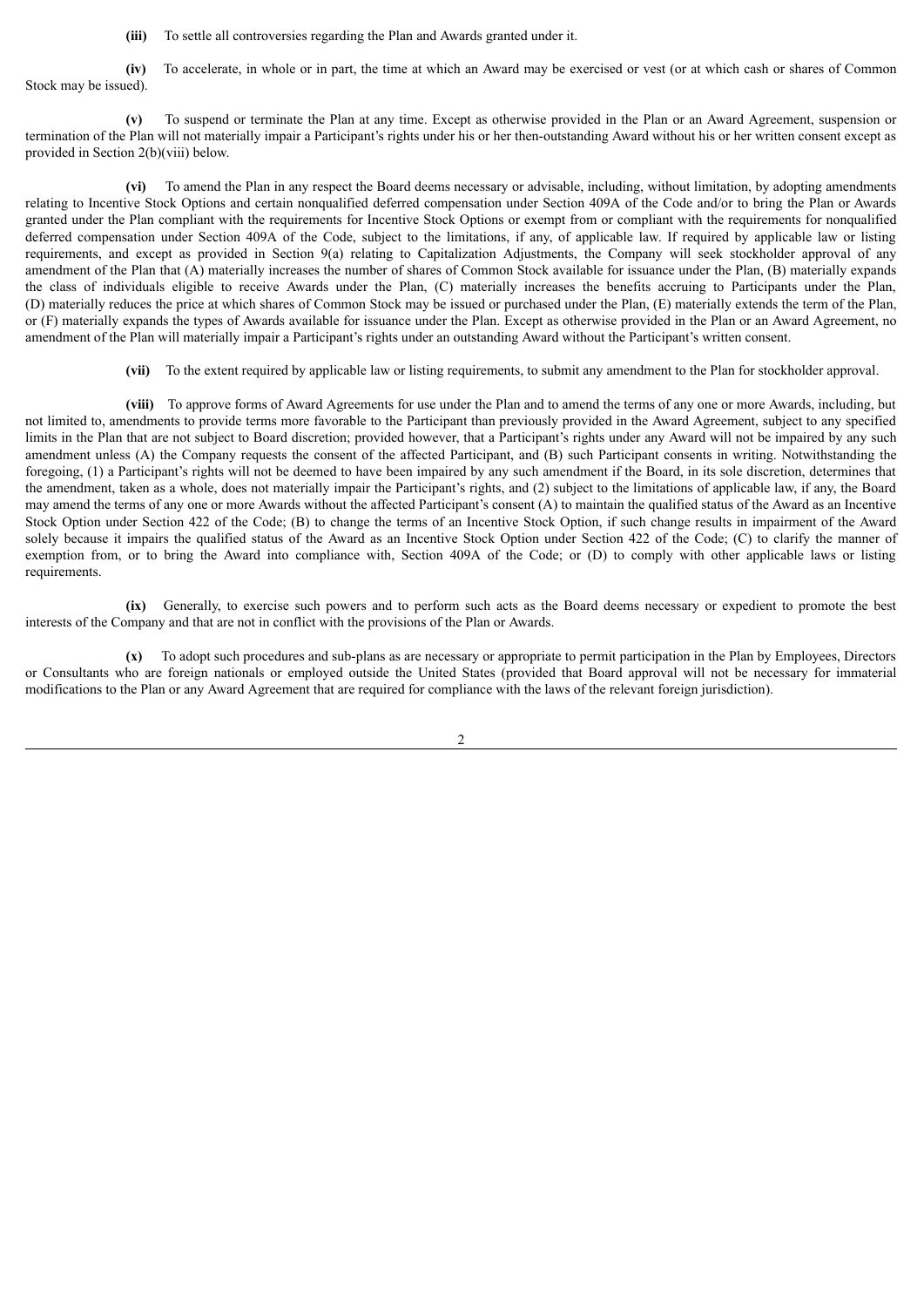**(xi)** To effect, with the consent of any adversely affected Participant, (A) the reduction of the exercise, purchase or strike price of any outstanding Award; (B) the cancellation of any outstanding Award and the grant in substitution therefor of a new (1) Option or SAR, (2) Restricted Stock Award, (3) Restricted Stock Unit Award, (4) Other Award, (5) cash award and/or (6) award of other valuable consideration determined by the Board, in its sole discretion, with any such substituted award (x) covering the same or a different number of shares of Common Stock as the cancelled Award and (y) granted under the Plan or another equity or compensatory plan of the Company; or (C) any other action that is treated as a repricing under generally accepted accounting principles.

# **(c) Delegation to Committee**.

**(i) General**. The Board may delegate some or all of the administration of the Plan to a Committee or Committees. If administration of the Plan is delegated to a Committee, the Committee will have, in connection with the administration of the Plan, the powers theretofore possessed by the Board that have been delegated to the Committee, including the power to delegate to a subcommittee of the Committee any of the administrative powers the Committee is authorized to exercise (and references in this Plan to the Board will thereafter be to the Committee or subcommittee, as applicable). Any delegation of administrative powers will be reflected in resolutions, not inconsistent with the provisions of the Plan, adopted from time to time by the Board or Committee (as applicable). The Board may retain the authority to concurrently administer the Plan with the Committee and may, at any time, revest in the Board some or all of the powers previously delegated.

**(ii) Rule 16b-3 Compliance**. To the extent an Award is intended to qualify for the exemption from Section 16(b) of the Exchange Act that is available under Rule 16b-3 of the Exchange Act, the Award will be granted by the Board or a Committee that consists solely of two or more Non-Employee Directors, as determined under Rule 16b-3(b)(3) of the Exchange Act and thereafter any action establishing or modifying the terms of the Award will be approved by the Board or a Committee meeting such requirements to the extent necessary for such exemption to remain available.

**(d) Delegation to an Officer**. The Board may delegate to one (1) or more Officers the authority to do one or both of the following (i) designate Employees who are not Officers to be recipients of Options and SARs (and, to the extent permitted by applicable law, other Awards) and, to the extent permitted by applicable law, the terms of such Awards, and (ii) determine the number of shares of Common Stock to be subject to such Awards granted to such Employees; *provided, however,* that the Board resolutions regarding such delegation will specify the total number of shares of Common Stock that may be subject to the Awards granted by such Officer and that such Officer may not grant an Award to himself or herself. Any such Awards will be granted on the form of Award Agreement most recently approved for use by the Committee or the Board, unless otherwise provided in the resolutions approving the delegation authority. The Board may not delegate authority to an Officer who is acting solely in the capacity of an Officer (and not also as a Director) to determine the Fair Market Value.

**(e) Effect of Board's Decision**. All determinations, interpretations and constructions made by the Board in good faith will not be subject to review by any person and will be final, binding and conclusive on all persons.

#### **3. Shares Subject to the Plan.**

**(a) Share Reserve**. Subject to Section 9(a) relating to Capitalization Adjustments, and the following sentence regarding the annual increase, the aggregate number of shares of Common Stock that may be issued pursuant to Awards will not exceed 12,145,995 shares (the "*Share Reserve*"), which number is the sum of (i) 2,619,622 shares of Common Stock added to the Share Reserve as of the A&R Effective Date, plus (ii) 9,506,767 shares of Common Stock, consisting of the shares reserved under the Plan as of the Original Effective Date, plus shares previously added to the Share Reserve pursuant to the "evergreen" provision in Section 3(a) of the Plan between the Original Effective Date and the A&R Effective Date, plus (iii) the Returning Shares, if any, in an amount not to exceed 19,606 shares of Common Stock, which become available for grant under this Plan from time to time on or after the A&R Effective Date. In addition, the Share Reserve will automatically increase on January 1<sup>st</sup> of each year, for a period of not more than seven years following the A&R Effective Date, commencing on January 1<sup>st</sup> of the year following the year in which the A&R Effective Date occurs and ending on (and including) January 1, 2029, in an amount equal to 4% of the total number of shares of Capital Stock outstanding on December 31<sup>st</sup> of the preceding calendar year. Notwithstanding the foregoing, the Board may act prior to January 1<sup>st</sup> of a given year to provide that there will be no January 1<sup>st</sup> increase in the Share Reserve for such year or that the increase in the Share Reserve for such year will be a lesser number of shares of Common Stock than would otherwise occur pursuant to the preceding sentence. For clarity, the Share Reserve is a limitation on the number of shares of Common Stock that may be issued under the Plan. Accordingly, this Section 3(a) does not limit the granting of Awards except as provided in Section 7(a). Shares may be issued in connection with a merger or acquisition as permitted by NASDAQ Listing Rule 5635(c) or, if applicable, NYSE Listed Company Manual Section 303A.08, AMEX Company Guide Section 711 or other applicable rule, and such issuance will not reduce the number of shares available for issuance under the Plan.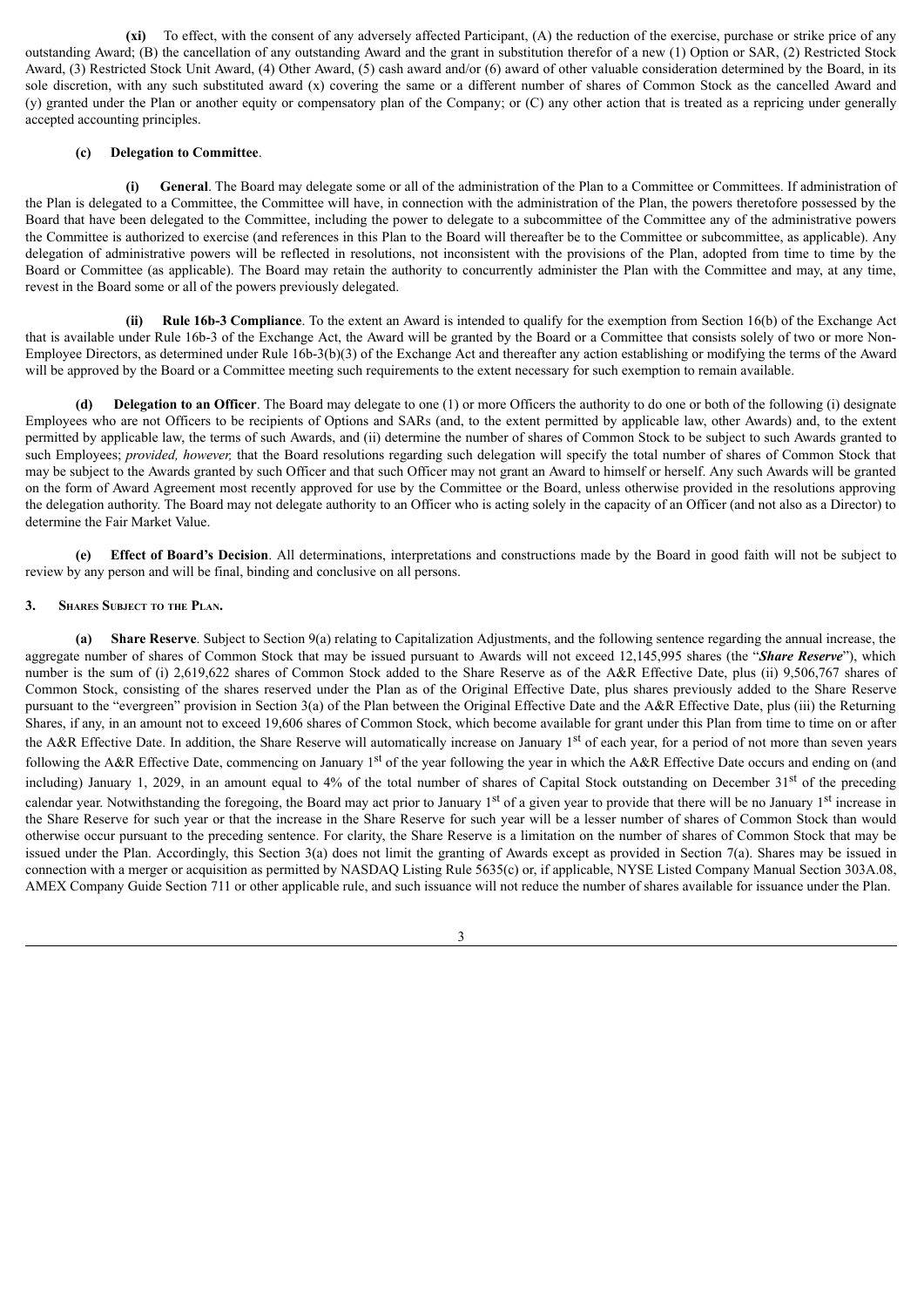**(b) Reversion of Shares to the Share Reserve**. If an Award or any portion thereof (i) expires or otherwise terminates without all of the shares covered by such Award having been issued or (ii) is settled in cash (i.e., the Participant receives cash rather than stock), such expiration, termination or settlement will not reduce (or otherwise offset) the number of shares of Common Stock that may be available for issuance under the Plan. If any shares of Common Stock issued pursuant to an Award are forfeited back to or repurchased by the Company because of the failure to meet a contingency or condition required to vest such shares in the Participant, then the shares that are forfeited or repurchased will revert to and again become available for issuance under the Plan. Any shares reacquired by the Company in satisfaction of tax withholding obligations on an Award or as consideration for the exercise or purchase price of an Award will again become available for issuance under the Plan.

**(c) Incentive Stock Option Limit**. Subject to the provisions of Section 9(a) relating to Capitalization Adjustments, the aggregate maximum number of shares of Common Stock that may be issued pursuant to the exercise of Incentive Stock Options will be 20,000,000 shares of Common Stock.

**(d) Source of Shares**. The stock issuable under the Plan will be shares of authorized but unissued or reacquired Common Stock, including shares repurchased by the Company on the open market or otherwise.

**(e) Non-Employee Director Compensation Limit**. The aggregate value of all compensation granted or paid, as applicable, to any individual for service as a Non-Employee Director with respect to any calendar year, including Awards granted and cash fees paid by the Company to such Non-Employee Director, will not exceed (1) \$750,000 in total value or (2) in the event such Non-Employee Director is first appointed or elected to the Board during such calendar year, \$1,000,000 in total value, in each case, calculating the value of any equity awards based on the grant date fair value of such equity awards for financial reporting purposes.

#### **4. Eligibility.**

**(a) Eligibility for Specific Awards**. Incentive Stock Options may be granted only to employees of the Company or a "parent corporation" or "subsidiary corporation" thereof (as such terms are defined in Sections 424(e) and 424(f) of the Code). Awards other than Incentive Stock Options may be granted to Employees, Directors and Consultants; *provided, however,* that Awards may not be granted to Employees, Directors and Consultants who are providing Continuous Service only to any "parent" of the Company, as such term is defined in Rule 405 of the Securities Act, unless (i) the stock underlying such Awards is treated as "service recipient stock" under Section 409A of the Code (for example, because the Awards are granted pursuant to a corporate transaction such as a spin off transaction), (ii) the Company, in consultation with its legal counsel, has determined that such Awards are otherwise exempt from Section 409A of the Code, or (iii) the Company, in consultation with its legal counsel, has determined that such Awards comply with the distribution requirements of Section 409A of the Code.

**(b) Ten Percent Stockholders**. A Ten Percent Stockholder will not be granted an Incentive Stock Option unless the exercise price of such Option is at least 110% of the Fair Market Value on the date of grant and the Option is not exercisable after the expiration of five years from the date of grant.

#### **5. Provisions Relating to Options and Stock Appreciation Rights.**

Each Option or SAR will be in such form and will contain such terms and conditions as the Board deems appropriate. All Options will be separately designated Incentive Stock Options or Nonstatutory Stock Options at the time of grant, and, if certificates are issued, a separate certificate or certificates will be issued for shares of Common Stock purchased on exercise of each type of Option. If an Option is not specifically designated as an Incentive Stock Option, or if an Option is designated as an Incentive Stock Option but some portion or all of the Option fails to qualify as an Incentive Stock Option under the applicable rules, then the Option (or portion thereof) will be a Nonstatutory Stock Option. The provisions of separate Options or SARs need not be identical; *provided, however,* that each Award Agreement will conform to (through incorporation of provisions hereof by reference in the applicable Award Agreement or otherwise) the substance of each of the following provisions:

**(a) Term**. Subject to the provisions of Section 4(b) regarding Ten Percent Stockholders, no Option or SAR will be exercisable after the expiration of ten years from the date of its grant or such shorter period specified in the Award Agreement.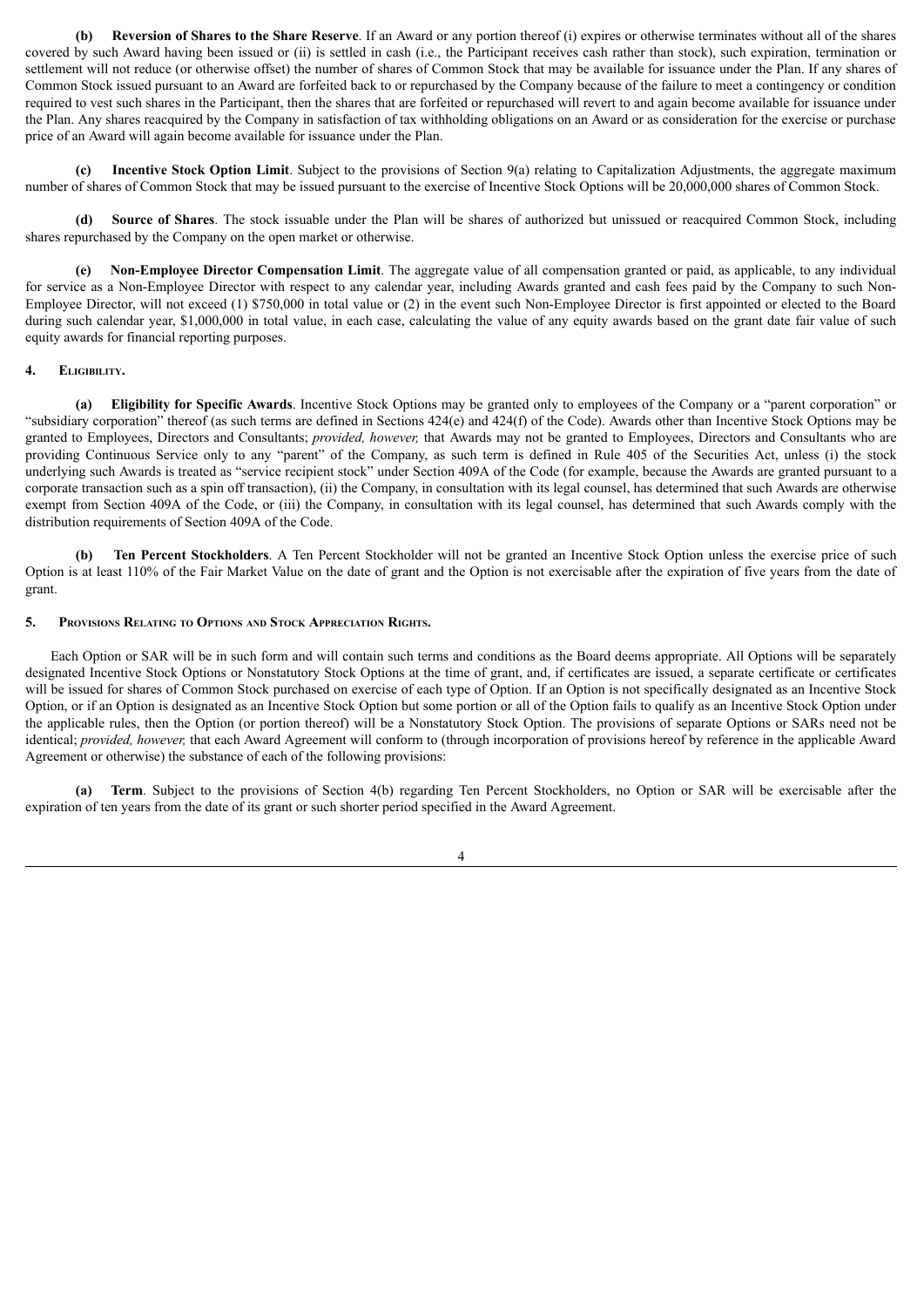**(b) Exercise Price**. Subject to the provisions of Section 4(b) regarding Ten Percent Stockholders, the exercise or strike price of each Option or SAR will be not less than 100% of the Fair Market Value of the Common Stock subject to the Option or SAR on the date the Award is granted. Notwithstanding the foregoing, an Option or SAR may be granted with an exercise or strike price lower than 100% of the Fair Market Value of the Common Stock subject to the Award if such Award is granted pursuant to an assumption of or substitution for another option or stock appreciation right pursuant to a Corporate Transaction and in a manner consistent with the provisions of Section 409A and, if applicable, Section 424(a) of the Code. Each SAR will be denominated in shares of Common Stock equivalents.

**(c) Purchase Price for Options**. The purchase price of Common Stock acquired pursuant to the exercise of an Option may be paid, to the extent permitted by applicable law and as determined by the Board in its sole discretion, by any combination of the methods of payment set forth below. The Board will have the authority to grant Options that do not permit all of the following methods of payment (or otherwise restrict the ability to use certain methods) and to grant Options that require the consent of the Company to use a particular method of payment. The permitted methods of payment are as follows:

**(i)** by cash, check, bank draft or money order payable to the Company;

**(ii)** pursuant to a program developed under Regulation T as promulgated by the Federal Reserve Board that, prior to the issuance of the stock subject to the Option, results in either the receipt of cash (or check) by the Company or the receipt of irrevocable instructions to pay the aggregate exercise price to the Company from the sales proceeds;

**(iii)** by delivery to the Company (either by actual delivery or attestation) of shares of Common Stock;

**(iv)** if an Option is a Nonstatutory Stock Option, by a "net exercise" arrangement pursuant to which the Company will reduce the number of shares of Common Stock issuable upon exercise by the largest whole number of shares with a Fair Market Value that does not exceed the aggregate exercise price; *provided, however,* that the Company will accept a cash or other payment from the Participant to the extent of any remaining balance of the aggregate exercise price not satisfied by such reduction in the number of whole shares to be issued. Shares of Common Stock will no longer be subject to an Option and will not be exercisable thereafter to the extent that (A) shares issuable upon exercise are reduced to pay the exercise price pursuant to the "net exercise," (B) shares are delivered to the Participant as a result of such exercise, and (C) shares are withheld to satisfy tax withholding obligations; or

**(v)** in any other form of legal consideration that may be acceptable to the Board and specified in the applicable Award Agreement.

**(d) Exercise and Payment of a SAR**. To exercise any outstanding SAR, the Participant must provide written notice of exercise to the Company in compliance with the provisions of the Stock Appreciation Right Agreement evidencing such SAR. The appreciation distribution payable on the exercise of a SAR will be not greater than an amount equal to the excess of (A) the aggregate Fair Market Value (on the date of the exercise of the SAR) of a number of shares of Common Stock equal to the number of Common Stock equivalents in which the Participant is vested under such SAR, and with respect to which the Participant is exercising the SAR on such date, over (B) the aggregate strike price of the number of Common Stock equivalents with respect to which the Participant is exercising the SAR on such date. The appreciation distribution may be paid in Common Stock, in cash, in any combination of the two or in any other form of consideration, as determined by the Board and contained in the Award Agreement evidencing such SAR.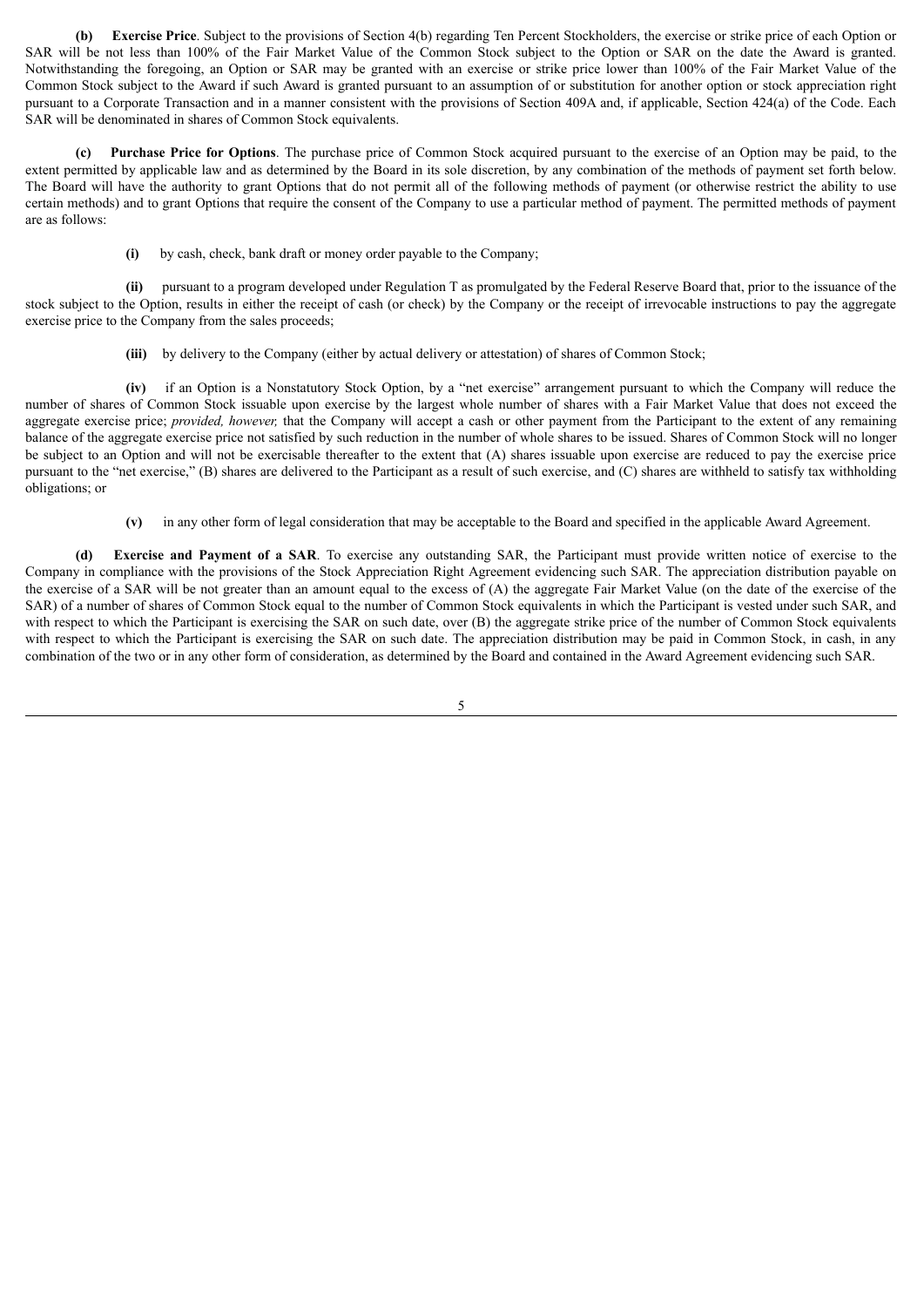**(e) Transferability of Options and SARs**. The Board may, in its sole discretion, impose such limitations on the transferability of Options and SARs as the Board will determine. In the absence of such a determination by the Board to the contrary, the following restrictions on the transferability of Options and SARs will apply:

**(i) Restrictions on Transfer**. An Option or SAR will not be transferable except by will or by the laws of descent and distribution (or pursuant to subsections (ii) and (iii) below), and will be exercisable during the lifetime of the Participant only by the Participant. The Board may permit transfer of the Option or SAR in a manner that is not prohibited by applicable tax and securities laws. Except as explicitly provided herein, neither an Option nor a SAR may be transferred for consideration.

**(ii) Domestic Relations Orders**. Subject to the approval of the Board or a duly authorized Officer, an Option or SAR may be transferred pursuant to the terms of a domestic relations order, official marital settlement agreement or other divorce or separation instrument as permitted by Treasury Regulations Section 1.421-1(b)(2). If an Option is an Incentive Stock Option, such Option may be deemed to be a Nonstatutory Stock Option as a result of such transfer.

**(iii) Beneficiary Designation**. Subject to the approval of the Board or a duly authorized Officer, a Participant may, by delivering written notice to the Company, in a form approved by the Company (or the designated broker), designate a third party who, on the death of the Participant, will thereafter be entitled to exercise the Option or SAR and receive the Common Stock or other consideration resulting from such exercise. In the absence of such a designation, the executor or administrator of the Participant's estate will be entitled to exercise the Option or SAR and receive the Common Stock or other consideration resulting from such exercise. However, the Company may prohibit designation of a beneficiary at any time, including due to any conclusion by the Company that such designation would be inconsistent with the provisions of applicable laws.

**(f) Vesting Generally**. The total number of shares of Common Stock subject to an Option or SAR may vest and become exercisable in periodic installments that may or may not be equal. The Option or SAR may be subject to such other terms and conditions on the time or times when it may or may not be exercised (which may be based on the satisfaction of Performance Goals or other criteria) as the Board may deem appropriate. The vesting provisions of individual Options or SARs may vary. The provisions of this Section 5(f) are subject to any Option or SAR provisions governing the minimum number of shares of Common Stock as to which an Option or SAR may be exercised.

**(g) Termination of Continuous Service**. Except as otherwise provided in the applicable Award Agreement or other agreement between the Participant and the Company, if a Participant's Continuous Service terminates (other than for Cause and other than upon the Participant's death or Disability), the Participant may exercise his or her Option or SAR (to the extent that the Participant was entitled to exercise such Award as of the date of termination of Continuous Service) within the period of time ending on the earlier of (i) the date three months following the termination of the Participant's Continuous Service (or such longer or shorter period specified in the applicable Award Agreement), and (ii) the expiration of the term of the Option or SAR as set forth in the Award Agreement. If, after termination of Continuous Service, the Participant does not exercise his or her Option or SAR (as applicable) within the applicable time frame, the Option or SAR will terminate.

**(h) Extension of Termination Date**. If the exercise of an Option or SAR following the termination of the Participant's Continuous Service (other than for Cause and other than upon the Participant's death or Disability) would be prohibited at any time solely because the issuance of shares of Common Stock would violate the registration requirements under the Securities Act, then the Option or SAR will terminate on the earlier of (i) the expiration of a total period of time (that need not be consecutive) equal to the applicable post termination exercise period after the termination of the Participant's Continuous Service during which the exercise of the Option or SAR would not be in violation of such registration requirements, and (ii) the expiration of the term of the Option or SAR as set forth in the applicable Award Agreement. In addition, unless otherwise provided in a Participant's Award Agreement, if the sale of any Common Stock received on exercise of an Option or SAR following the termination of the Participant's Continuous Service (other than for Cause) would violate the Company's insider trading policy, then the Option or SAR will terminate on the earlier of (i) the expiration of a period of months (that need not be consecutive) equal to the applicable post-termination exercise period after the termination of the Participant's Continuous Service during which the sale of the Common Stock received upon exercise of the Option or SAR would not be in violation of the Company's insider trading policy, or (ii) the expiration of the term of the Option or SAR as set forth in the applicable Award Agreement.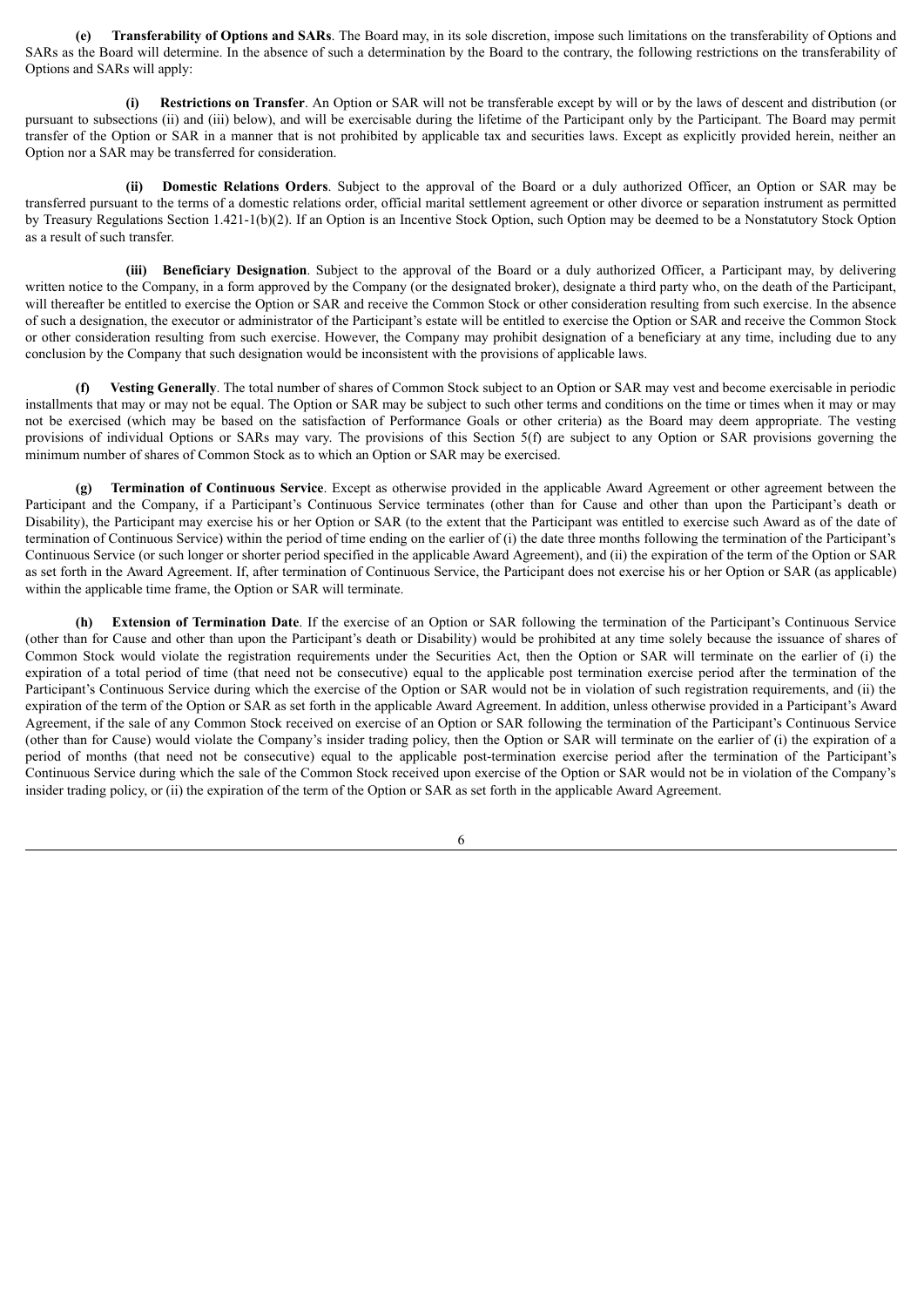**(i) Disability of Participant**. Except as otherwise provided in the applicable Award Agreement or other agreement between the Participant and the Company, if a Participant's Continuous Service terminates as a result of the Participant's Disability, the Participant may exercise his or her Option or SAR (to the extent that the Participant was entitled to exercise such Option or SAR as of the date of termination of Continuous Service), but only within such period of time ending on the earlier of (i) the date 12 months following such termination of Continuous Service (or such longer or shorter period specified in the Award Agreement), and (ii) the expiration of the term of the Option or SAR as set forth in the Award Agreement. If, after termination of Continuous Service, the Participant does not exercise his or her Option or SAR within the applicable time frame, the Option or SAR (as applicable) will terminate.

**(j) Death of Participant**. Except as otherwise provided in the applicable Award Agreement or other agreement between the Participant and the Company, if (i) a Participant's Continuous Service terminates as a result of the Participant's death, or (ii) the Participant dies within the period (if any) specified in the Award Agreement for exercisability after the termination of the Participant's Continuous Service for a reason other than death, then the Option or SAR may be exercised (to the extent the Participant was entitled to exercise such Option or SAR as of the date of death) by the Participant's estate, by a person who acquired the right to exercise the Option or SAR by bequest or inheritance or by a person designated to exercise the Option or SAR upon the Participant's death, but only within the period ending on the earlier of (i) the date 18 months following the date of death (or such longer or shorter period specified in the Award Agreement), and (ii) the expiration of the term of such Option or SAR as set forth in the Award Agreement. If, after the Participant's death, the Option or SAR is not exercised within the applicable time frame, the Option or SAR will terminate.

**(k) Termination for Cause**. Except as explicitly provided otherwise in a Participant's Award Agreement or other individual written agreement between the Company or any Affiliate and the Participant, if a Participant's Continuous Service is terminated for Cause, the Option or SAR will terminate immediately upon such Participant's termination of Continuous Service, and the Participant will be prohibited from exercising his or her Option or SAR from and after the date of such termination of Continuous Service.

**(l) Non-Exempt Employees**. If an Option or SAR is granted to an Employee who is a non-exempt employee for purposes of the Fair Labor Standards Act of 1938, as amended, the Option or SAR will not be first exercisable for any shares of Common Stock until at least six (6) months following the date of grant of the Option or SAR (although the Award may vest prior to such date). Consistent with the provisions of the Worker Economic Opportunity Act, (i) if such non-exempt Employee dies or suffers a Disability, (ii) upon a Corporate Transaction in which such Option or SAR is not assumed, continued, or substituted, (iii) upon a Change in Control, or (iv) upon the Participant's retirement (as such term may be defined in the Participant's Award Agreement in another agreement between the Participant and the Company, or, if no such definition, in accordance with the Company's then current employment policies and guidelines), the vested portion of any Options and SARs may be exercised earlier than six months following the date of grant. The foregoing provision is intended to operate so that any income derived by a non-exempt employee in connection with the exercise or vesting of an Option or SAR will be exempt from his or her regular rate of pay. To the extent permitted and/or required for compliance with the Worker Economic Opportunity Act to ensure that any income derived by a non-exempt employee in connection with the exercise, vesting or issuance of any shares under any other Award will be exempt from the employee's regular rate of pay, the provisions of this Section 5(l) will apply to all Awards and are hereby incorporated by reference into such Award Agreements.

### **6. Provisions of Awards Other Than Options and SARS.**

**(a) Restricted Stock Awards**. Each Restricted Stock Award Agreement will be in such form and will contain such terms and conditions as the Board will deem appropriate. To the extent consistent with the Company's bylaws, at the Board's election, shares of Common Stock may be (x) held in book entry form subject to the Company's instructions until any restrictions relating to the Restricted Stock Award lapse; or (y) evidenced by a certificate, which certificate will be held in such form and manner as determined by the Board. The terms and conditions of Restricted Stock Award Agreements may change from time to time, and the terms and conditions of separate Restricted Stock Award Agreements need not be identical. Each Restricted Stock Award Agreement will conform to (through incorporation of the provisions hereof by reference in the agreement or otherwise) the substance of each of the following provisions:

**(i) Consideration**. A Restricted Stock Award may be awarded in consideration for (A) cash, check, bank draft or money order payable to the Company, (B) past services to the Company or an Affiliate, or (C) any other form of legal consideration (including future services) that may be acceptable to the Board, in its sole discretion, and permissible under applicable law.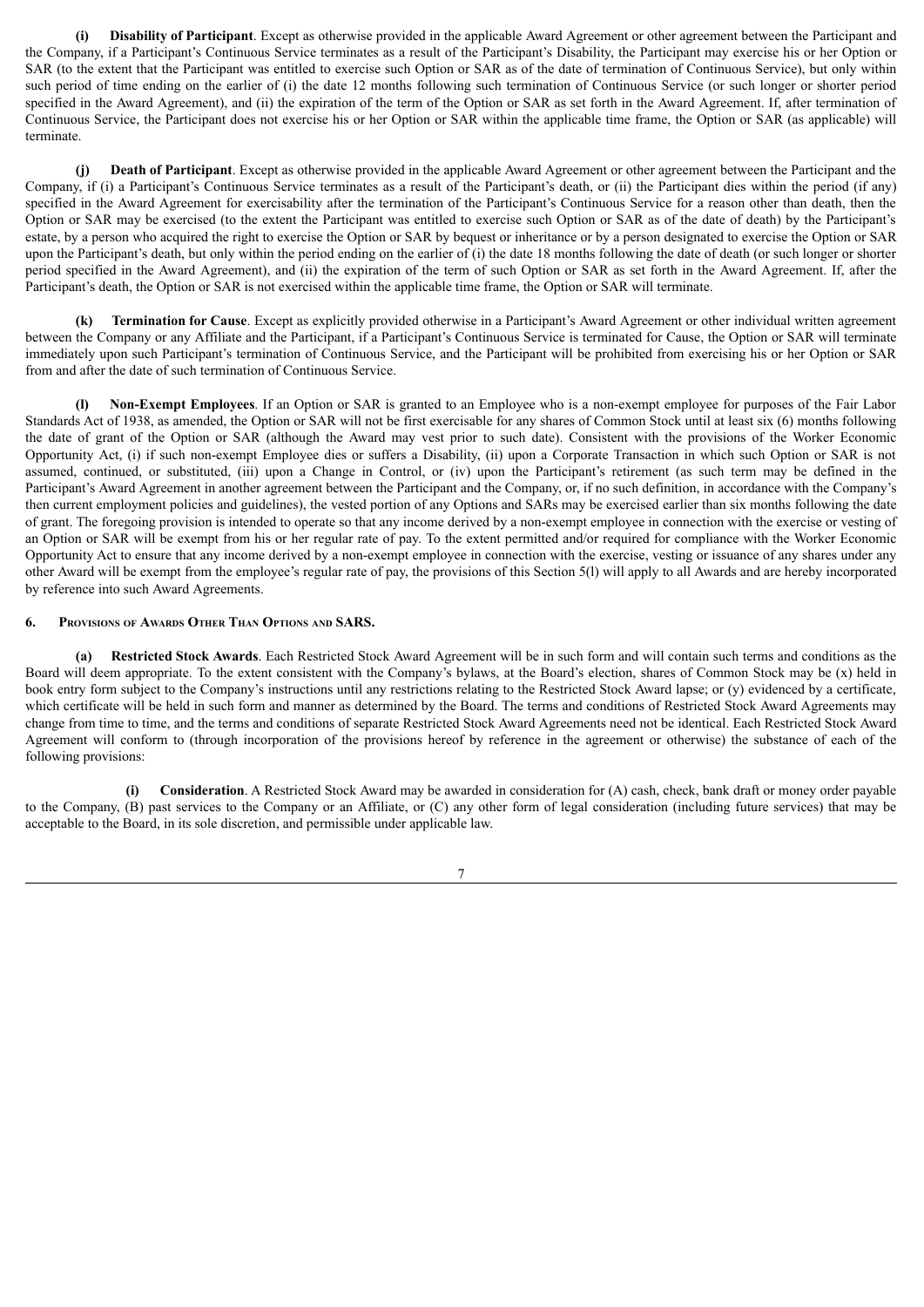**(ii) Vesting**. Shares of Common Stock awarded under the Restricted Stock Award Agreement may be subject to forfeiture to the Company in accordance with a vesting schedule to be determined by the Board.

**(iii) Termination of Participant's Continuous Service**. If a Participant's Continuous Service terminates, the Company may receive through a forfeiture condition or a repurchase right any or all of the shares of Common Stock held by the Participant as of the date of termination of Continuous Service under the terms of the Restricted Stock Award Agreement.

**(iv) Transferability**. Rights to acquire shares of Common Stock under the Restricted Stock Award Agreement will be transferable by the Participant only upon such terms and conditions as are set forth in the Restricted Stock Award Agreement, as the Board will determine in its sole discretion, so long as Common Stock awarded under the Restricted Stock Award Agreement remains subject to the terms of the Restricted Stock Award Agreement.

**(v) Dividends**. A Restricted Stock Award Agreement may provide that any dividends paid on Restricted Stock will be subject to the same vesting and forfeiture restrictions as apply to the shares subject to the Restricted Stock Award to which they relate.

**(b) Restricted Stock Unit Awards**. Each Restricted Stock Unit Award Agreement will be in such form and will contain such terms and conditions as the Board will deem appropriate. The terms and conditions of Restricted Stock Unit Award Agreements may change from time to time, and the terms and conditions of separate Restricted Stock Unit Award Agreements need not be identical. Each Restricted Stock Unit Award Agreement will conform to (through incorporation of the provisions hereof by reference in the Agreement or otherwise) the substance of each of the following provisions:

**(i) Consideration**. At the time of grant of a Restricted Stock Unit Award, the Board will determine the consideration, if any, to be paid by the Participant upon delivery of each share of Common Stock subject to the Restricted Stock Unit Award. The consideration to be paid (if any) by the Participant for each share of Common Stock subject to a Restricted Stock Unit Award may be paid in any form of legal consideration that may be acceptable to the Board, in its sole discretion, and permissible under applicable law.

**(ii) Vesting**. At the time of the grant of a Restricted Stock Unit Award, the Board may impose such restrictions on or conditions to the vesting of the Restricted Stock Unit Award as it, in its sole discretion, deems appropriate.

**(iii) Payment**. A Restricted Stock Unit Award may be settled by the delivery of shares of Common Stock, their cash equivalent, any combination thereof or in any other form of consideration, as determined by the Board and contained in the Restricted Stock Unit Award Agreement.

**(iv) Additional Restrictions**. At the time of the grant of a Restricted Stock Unit Award, the Board, as it deems appropriate, may impose such restrictions or conditions that delay the delivery of the shares of Common Stock (or their cash equivalent) subject to a Restricted Stock Unit Award to a time after the vesting of such Restricted Stock Unit Award.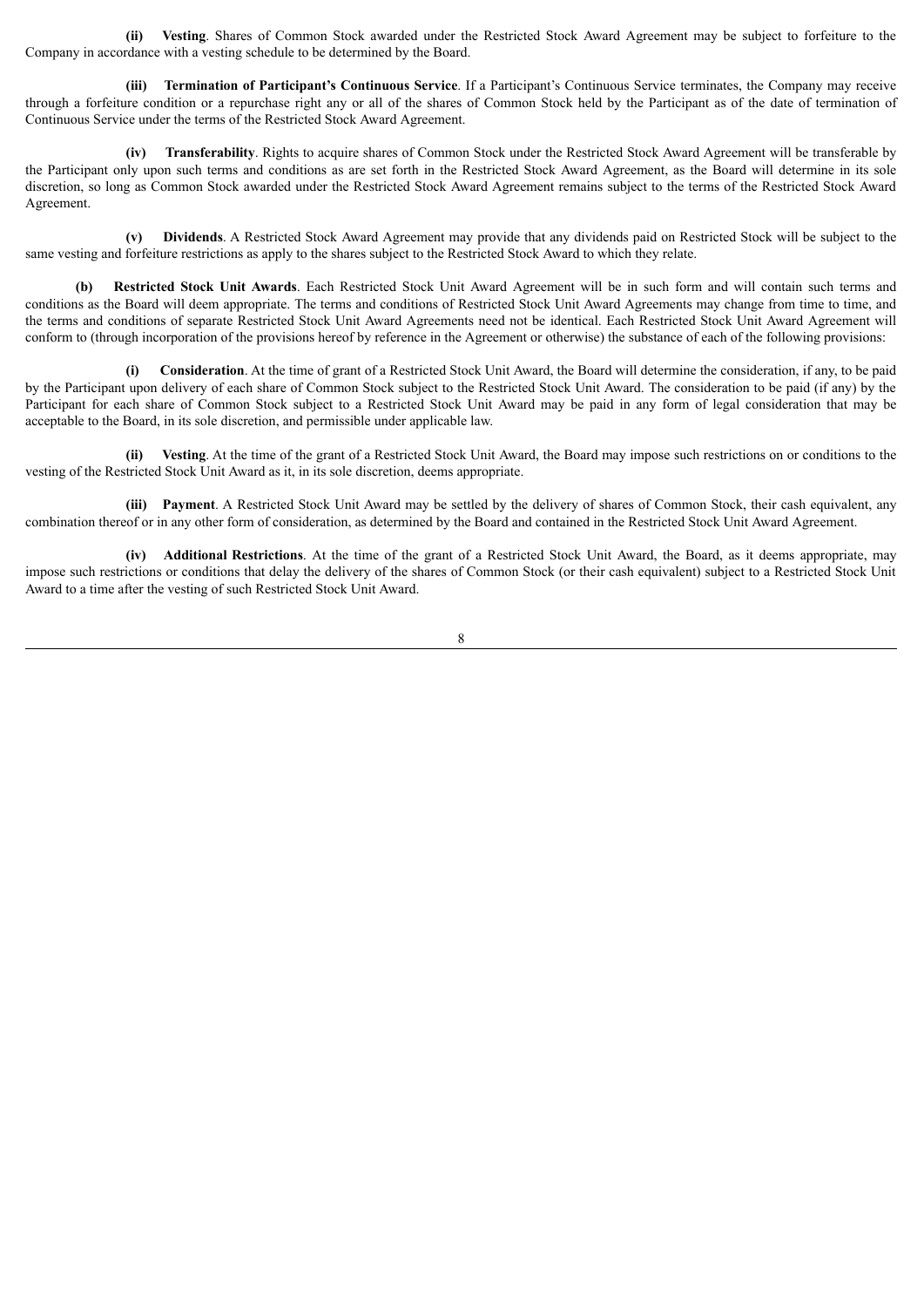**(v) Dividend Equivalents**. Dividend equivalents may be credited in respect of shares of Common Stock covered by a Restricted Stock Unit Award, as determined by the Board and contained in the Restricted Stock Unit Award Agreement. At the sole discretion of the Board, such dividend equivalents may be converted into additional shares of Common Stock covered by the Restricted Stock Unit Award in such manner as determined by the Board. Any additional shares covered by the Restricted Stock Unit Award credited by reason of such dividend equivalents will be subject to all of the same terms and conditions of the underlying Restricted Stock Unit Award Agreement to which they relate.

**(vi) Termination of Participant's Continuous Service**. Except as otherwise provided in the applicable Restricted Stock Unit Award Agreement, such portion of the Restricted Stock Unit Award that has not vested will be forfeited upon the Participant's termination of Continuous Service.

**(c) Performance Awards**. With respect to any Performance Award, the length of any Performance Period, the Performance Goals to be achieved during the Performance Period, the other terms and conditions of such Award and the measure of whether and to what degree such Performance Goals have been attained will be determined by the Board.

**(d) Other Awards**. Other forms of Awards valued in whole or in part by reference to, or otherwise based on, Common Stock, including the appreciation in value thereof (e.g., options or stock rights with an exercise price or strike price less than 100% of the Fair Market Value of the Common Stock at the time of grant) may be granted either alone or in addition to Awards provided for under Section 5 and the preceding provisions of this Section 6. Subject to the provisions of the Plan, the Board will have sole and complete authority to determine the persons to whom and the time or times at which such Other Awards will be granted, the number of shares of Common Stock (or the cash equivalent thereof) to be granted pursuant to such Other Awards and all other terms and conditions of such Other Awards.

# **7. Covenants of the Company.**

**(a) Availability of Shares**. The Company will keep available at all times the number of shares of Common Stock reasonably required to satisfy then-outstanding Awards.

**(b) Securities Law Compliance**. The Company will seek to obtain from each regulatory commission or agency having jurisdiction over the Plan such authority as may be required to grant Awards and to issue and sell shares of Common Stock upon exercise of the Awards; *provided, however,* that this undertaking will not require the Company to register under the Securities Act the Plan, any Award or any Common Stock issued or issuable pursuant to any such Award. If, after reasonable efforts and at a reasonable cost, the Company is unable to obtain from any such regulatory commission or agency the authority that counsel for the Company deems necessary for the lawful issuance and sale of Common Stock under the Plan, the Company will be relieved from any liability for failure to issue and sell Common Stock upon exercise of such Awards unless and until such authority is obtained. A Participant will not be eligible for the grant of an Award or the subsequent issuance of cash or Common Stock pursuant to the Award if such grant or issuance would be in violation of any applicable securities law.

**(c) No Obligation to Notify or Minimize Taxes**. The Company will have no duty or obligation to any Participant to advise such holder as to the time or manner of exercising such Award. Furthermore, the Company will have no duty or obligation to warn or otherwise advise such holder of a pending termination or expiration of an Award or a possible period in which the Award may not be exercised. The Company has no duty or obligation to minimize the tax consequences of an Award to the holder of such Award.

#### **8. Miscellaneous.**

**(a) Use of Proceeds from Sales of Common Stock**. Proceeds from the sale of shares of Common Stock pursuant to Awards will constitute general funds of the Company.

**(b) Corporate Action Constituting Grant of Awards**. Corporate action constituting a grant by the Company of an Award to any Participant will be deemed completed as of the date of such corporate action, unless otherwise determined by the Board, regardless of when the instrument, certificate, or letter evidencing the Award is communicated to, or actually received or accepted by, the Participant. In the event that the corporate records (e.g., Board consents, resolutions or minutes) documenting the corporate action constituting the grant contain terms (e.g., exercise price, vesting schedule or number of shares) that are inconsistent with those in the Award Agreement or related grant documents as a result of a clerical error in the papering of the Award Agreement or related grant documents, the corporate records will control and the Participant will have no legally binding right to the incorrect term in the Award Agreement or related grant documents.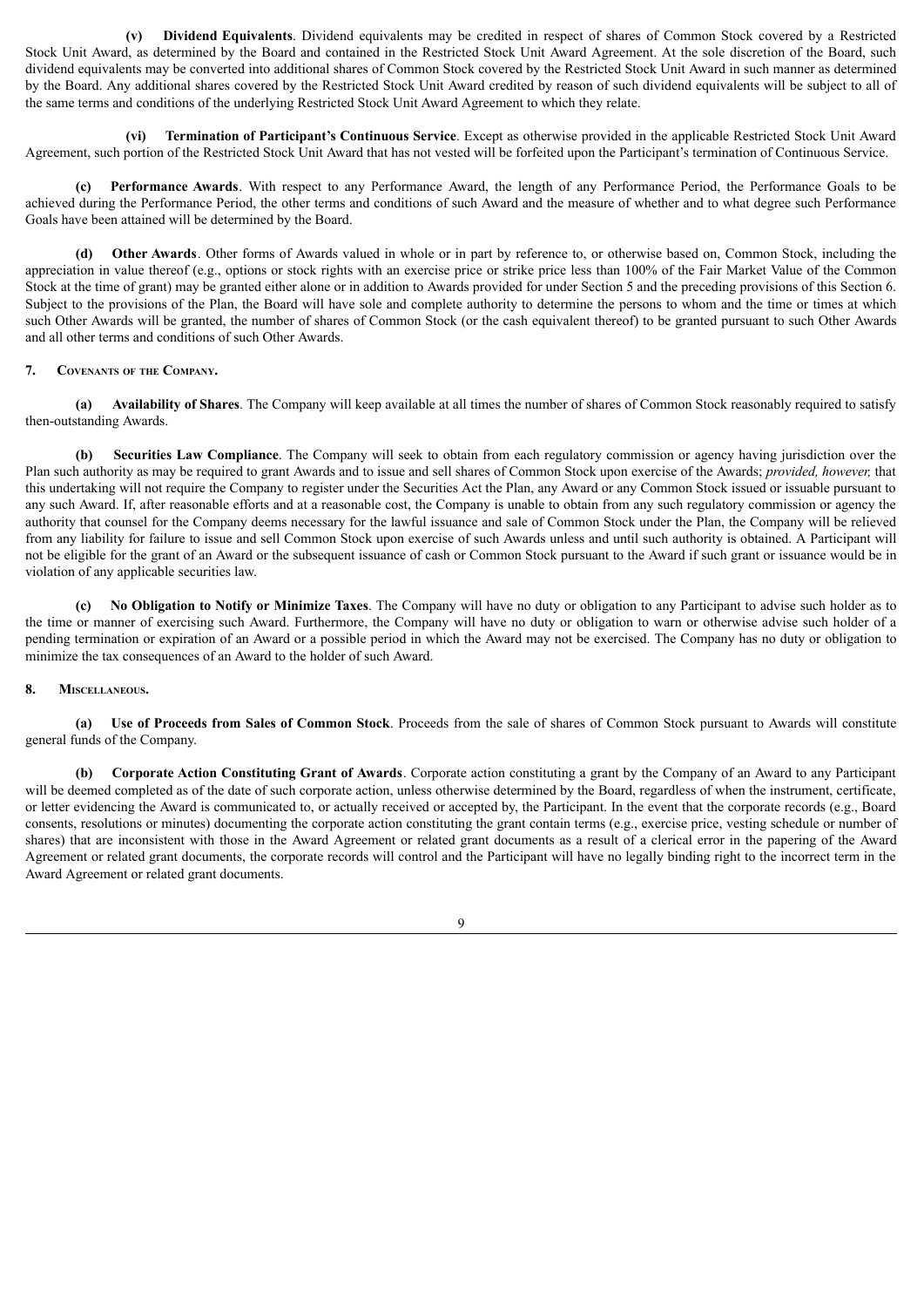**(c) Stockholder Rights**. No Participant will be deemed to be the holder of, or to have any of the rights of a holder with respect to, any shares of Common Stock subject to an Award unless and until (i) such Participant has satisfied all requirements for exercise of, or the issuance of shares under, the Award pursuant to its terms, and (ii) the issuance of the Common Stock subject to such Award has been entered into the books and records of the Company.

**(d) No Employment or Other Service Rights**. Nothing in the Plan, any Award Agreement or any other instrument executed thereunder or in connection with any Award granted pursuant thereto will confer upon any Participant any right to continue to serve the Company or an Affiliate in the capacity in effect at the time the Award was granted or will affect the right of the Company or an Affiliate to terminate (i) the employment of an Employee with or without notice and with or without cause, (ii) the service of a Consultant pursuant to the terms of such Consultant's agreement with the Company or an Affiliate, or (iii) the service of a Director pursuant to the bylaws of the Company or an Affiliate, and any applicable provisions of the corporate law of the state in which the Company or the Affiliate is incorporated, as the case may be.

**(e) Change in Time Commitment**. In the event a Participant's regular level of time commitment in the performance of his or her services for the Company and any Affiliates is reduced (for example, and without limitation, if the Participant is an Employee of the Company and the Employee has a change in status from a full-time Employee to a part-time Employee or takes an extended leave of absence) after the date of grant of any Award to the Participant, the Board has the right in its sole discretion to (x) make a corresponding reduction in the number of shares or cash amount subject to any portion of such Award that is scheduled to vest or become payable after the date of such change in time commitment, and (y) in lieu of or in combination with such a reduction, extend the vesting or payment schedule applicable to such Award. In the event of any such reduction, the Participant will have no right with respect to any portion of the Award that is so reduced.

**(f) Incentive Stock Option Limitations**. To the extent that the aggregate Fair Market Value (determined at the time of grant) of Common Stock with respect to which Incentive Stock Options are exercisable for the first time by any Optionholder during any calendar year (under all plans of the Company and any Affiliates) exceeds \$100,000 (or such other limit established in the Code) or otherwise does not comply with the rules governing Incentive Stock Options, the Options or portions thereof that exceed such limit (according to the order in which they were granted) or otherwise do not comply with the rules will be treated as Nonstatutory Stock Options, notwithstanding any contrary provision of the applicable Option Agreement(s).

**(g) Investment Assurances**. The Company may require a Participant, as a condition of exercising or acquiring Common Stock under any Award, (i) to give written assurances satisfactory to the Company as to the Participant's knowledge and experience in financial and business matters and/or to employ a purchaser representative reasonably satisfactory to the Company who is knowledgeable and experienced in financial and business matters and that he or she is capable of evaluating, alone or together with the purchaser representative, the merits and risks of exercising the Award; and (ii) to give written assurances satisfactory to the Company stating that the Participant is acquiring Common Stock subject to the Award for the Participant's own account and not with any present intention of selling or otherwise distributing the Common Stock. The foregoing requirements, and any assurances given pursuant to such requirements, will be inoperative if (A) the issuance of the shares upon the exercise or acquisition of Common Stock under the Award has been registered under a then currently effective registration statement under the Securities Act, or (B) as to any particular requirement, a determination is made by counsel for the Company that such requirement need not be met in the circumstances under the then applicable securities laws. The Company may, upon advice of counsel to the Company, place legends on stock certificates issued under the Plan as such counsel deems necessary or appropriate in order to comply with applicable securities laws, including, but not limited to, legends restricting the transfer of the Common Stock.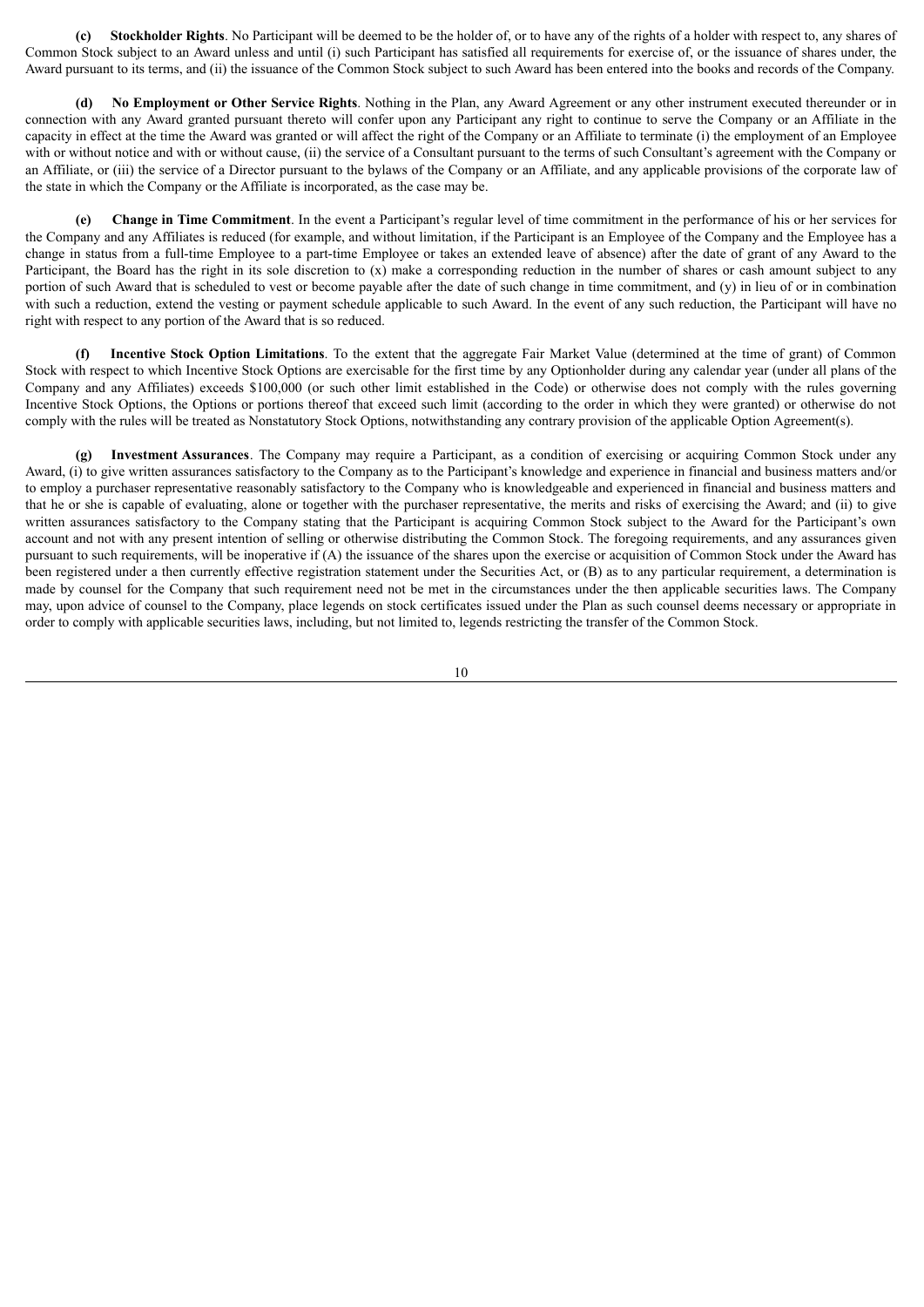**(h) Withholding Obligations**. Unless prohibited by the terms of an Award Agreement, the Company may, in its sole discretion, satisfy any federal, state or local tax withholding obligation relating to an Award by any of the following means or by a combination of such means: (i) causing the Participant to tender a cash payment; (ii) withholding shares of Common Stock from the shares of Common Stock issued or otherwise issuable to the Participant in connection with the Award; (iii) withholding cash from an Award settled in cash; (iv) withholding payment from any amounts otherwise payable to the Participant; or (v) by such other method as may be set forth in the Award Agreement.

**(i) Electronic Delivery and Participation**. Any reference herein or in an Award Agreement to a "written" agreement or document will include any agreement or document delivered electronically, filed publicly at www.sec.gov (or any successor website thereto) or posted on the Company's intranet (or other shared electronic medium controlled by the Company to which the Participant has access). By accepting any Award, a Participant consents to receive documents by electronic delivery and to participate in the Plan through any online electronic system established and maintained by the Company or a third party selected by the Company. The form of delivery of any Common Stock (e.g., a stock certificate or electronic entry evidencing such shares) shall be determined by the Company.

**(j) Deferrals**. To the extent permitted by applicable law, the Board, in its sole discretion, may determine that the delivery of Common Stock or the payment of cash, upon the exercise, vesting or settlement of all or a portion of any Award may be deferred and may establish programs and procedures for deferral elections to be made by Participants. Deferrals by Participants will be made in accordance with Section 409A of the Code. Consistent with Section 409A of the Code, the Board may provide for distributions while a Participant is still an employee or otherwise providing services to the Company. The Board is authorized to make deferrals of Awards and determine when, and in what annual percentages, Participants may receive payments, including lump sum payments, following the Participant's termination of Continuous Service, and implement such other terms and conditions consistent with the provisions of the Plan and in accordance with applicable law.

**(k) Compliance with Section 409A**. Unless otherwise expressly provided for in an Award Agreement, the Plan and Award Agreements will be interpreted to the greatest extent possible in a manner that makes the Plan and the Awards granted hereunder exempt from Section 409A of the Code, and, to the extent not so exempt, in compliance with Section 409A of the Code. If the Board determines that any Award granted hereunder is not exempt from and is therefore subject to Section 409A of the Code, the Award Agreement evidencing such Award will incorporate the terms and conditions necessary to avoid the consequences specified in Section 409A(a)(1) of the Code, and to the extent an Award Agreement is silent on terms necessary for compliance, such terms are hereby incorporated by reference into the Award Agreement. Notwithstanding anything to the contrary in this Plan (and unless the Award Agreement specifically provides otherwise), if the shares of Common Stock are publicly traded, and if a Participant holding an Award that constitutes "deferred compensation" under Section 409A of the Code is a "specified employee" for purposes of Section 409A of the Code, no distribution or payment of any amount that is due because of a "separation from service" (as defined in Section 409A of the Code without regard to alternative definitions thereunder) will be issued or paid before the date that is six months following the date of such Participant's "separation from service" or, if earlier, the date of the Participant's death, unless such distribution or payment can be made in a manner that complies with Section 409A of the Code, and any amounts so deferred will be paid in a lump sum on the day after such six month period elapses, with the balance paid thereafter on the original schedule.

**(l) Clawback/Recovery**. All Awards granted under the Plan will be subject to recoupment in accordance with any clawback policy that the Company is required to adopt pursuant to the listing standards of any national securities exchange or association on which the Company's securities are listed or as is otherwise required by the Dodd-Frank Wall Street Reform and Consumer Protection Act or other applicable law, and any other clawback policy that the Company may adopt or maintain from time to time. In addition, the Board may impose such other clawback, recovery or recoupment provisions in an Award Agreement as the Board determines necessary or appropriate, including but not limited to a reacquisition right in respect of previously acquired shares of Common Stock or other cash or property upon the occurrence of Cause. No recovery of compensation under such a clawback policy will be an event giving rise to a right to resign for "good reason" or "constructive termination" (or similar term) under any agreement with the Company.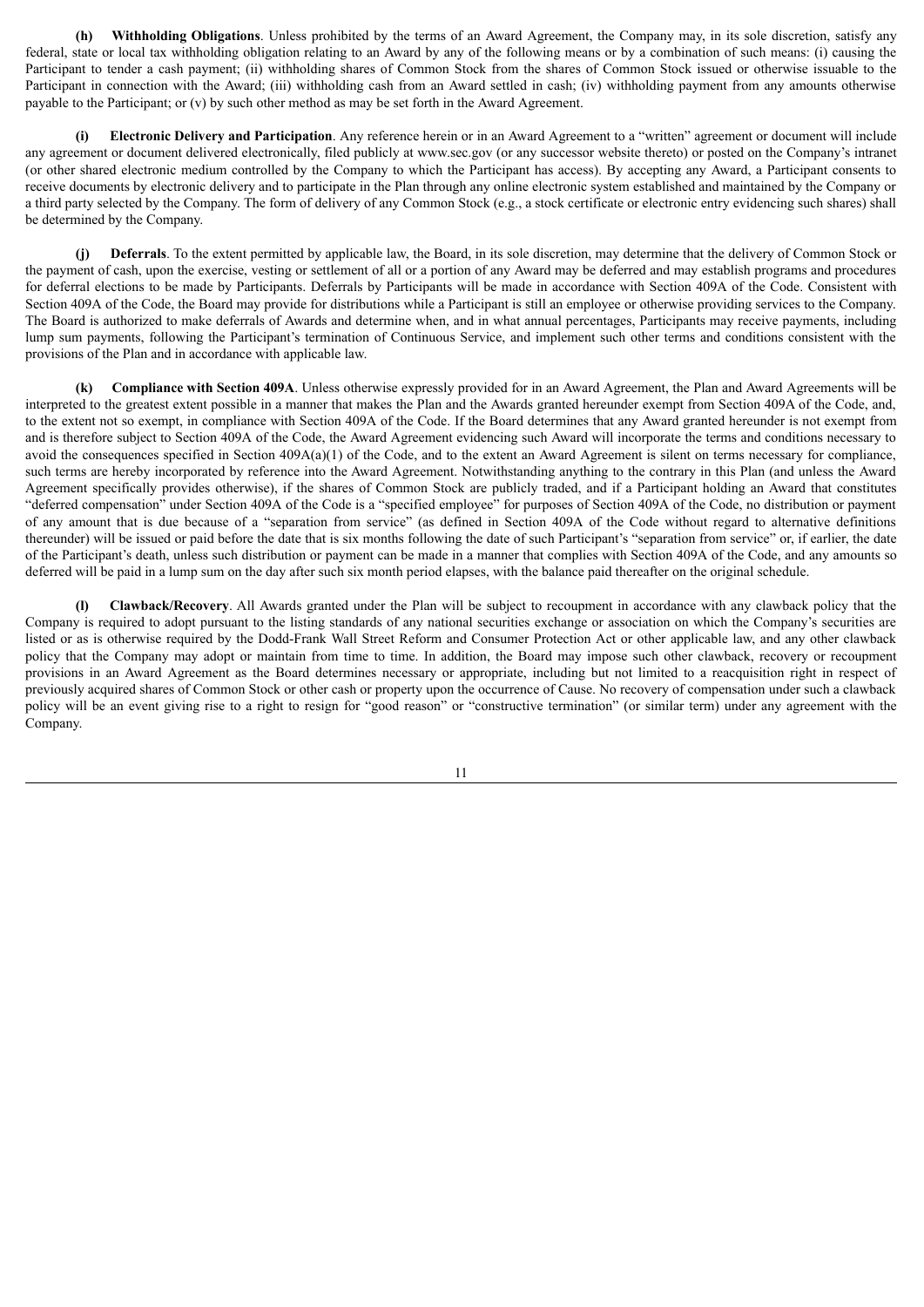### **9. Adjustments Upon Changes in Common Stock; Other Corporate Events.**

**(a) Capitalization Adjustments**. In the event of a Capitalization Adjustment, the Board will appropriately and proportionately adjust: (i) the class(es) and maximum number of securities subject to the Plan pursuant to Section 3(a), (ii) the class(es) and maximum number of securities that may be issued pursuant to the exercise of Incentive Stock Options pursuant to Section 3(c), and (iii) the class(es) and number of securities and price per share of stock subject to outstanding Awards. The Board will make such adjustments, and its determination will be final, binding and conclusive.

**(b) Dissolution or Liquidation**. Except as otherwise provided in the Award Agreement, in the event of a dissolution or liquidation of the Company, all outstanding Awards (other than Awards consisting of vested and outstanding shares of Common Stock not subject to a forfeiture condition or the Company's right of repurchase) will terminate immediately prior to the completion of such dissolution or liquidation, and the shares of Common Stock subject to the Company's repurchase rights or subject to a forfeiture condition may be repurchased or reacquired by the Company notwithstanding the fact that the holder of such Award is providing Continuous Service; *provided, however,* that the Board may, in its sole discretion, cause some or all Awards to become fully vested, exercisable and/or no longer subject to repurchase or forfeiture (to the extent such Awards have not previously expired or terminated) before the dissolution or liquidation is completed but contingent on its completion.

**(c) Corporate Transaction**. The following provisions will apply to Awards in the event of a Corporate Transaction unless otherwise provided in the instrument evidencing the Award or any other written agreement between the Company or any Affiliate and the Participant or unless otherwise expressly provided by the Board at the time of grant of an Award. In the event of a Corporate Transaction, then, notwithstanding any other provision of the Plan, the Board will take one or more of the following actions with respect to Awards, contingent upon the closing or completion of the Corporate Transaction:

**(i)** arrange for the surviving corporation or acquiring corporation (or the surviving or acquiring corporation's parent company) to assume or continue the Award or to substitute a similar award for the Award (including, but not limited to, an award to acquire the same consideration paid to the stockholders of the Company pursuant to the Corporate Transaction);

**(ii)** arrange for the assignment of any reacquisition or repurchase rights held by the Company in respect of Common Stock issued pursuant to the Award to the surviving corporation or acquiring corporation (or the surviving or acquiring corporation's parent company);

**(iii)** accelerate the vesting, in whole or in part, of the Award (and, if applicable, the time at which the Award may be exercised) to a date prior to the effective time of such Corporate Transaction as the Board will determine (or, if the Board will not determine such a date, to the date that is five days prior to the effective date of the Corporate Transaction), with such Award terminating if not exercised (if applicable) at or prior to the effective time of the Corporate Transaction;

**(iv)** arrange for the lapse, in whole or in part, of any reacquisition or repurchase rights held by the Company with respect to the Award;

**(v)** cancel or arrange for the cancellation of the Award, to the extent not vested or not exercised prior to the effective time of the Corporate Transaction, in exchange for such cash consideration, if any, as the Board, in its sole discretion, may consider appropriate; and

**(vi)** make a payment, in such form as may be determined by the Board equal to the excess, if any, of (A) the value of the property the Participant would have received upon the exercise of the Award immediately prior to the effective time of the Corporate Transaction, over (B) any exercise price payable by such holder in connection with such exercise.

The Board need not take the same action or actions with respect to all Awards or portions thereof or with respect to all Participants. The Board may take different actions with respect to the vested and unvested portions of an Award.

**(d) Change in Control**. An Award may be subject to additional acceleration of vesting and exercisability upon or after a Change in Control as may be provided in the Award Agreement for such Award or as may be provided in any other written agreement between the Company or any Affiliate and the Participant, but in the absence of such provision, no such acceleration will occur.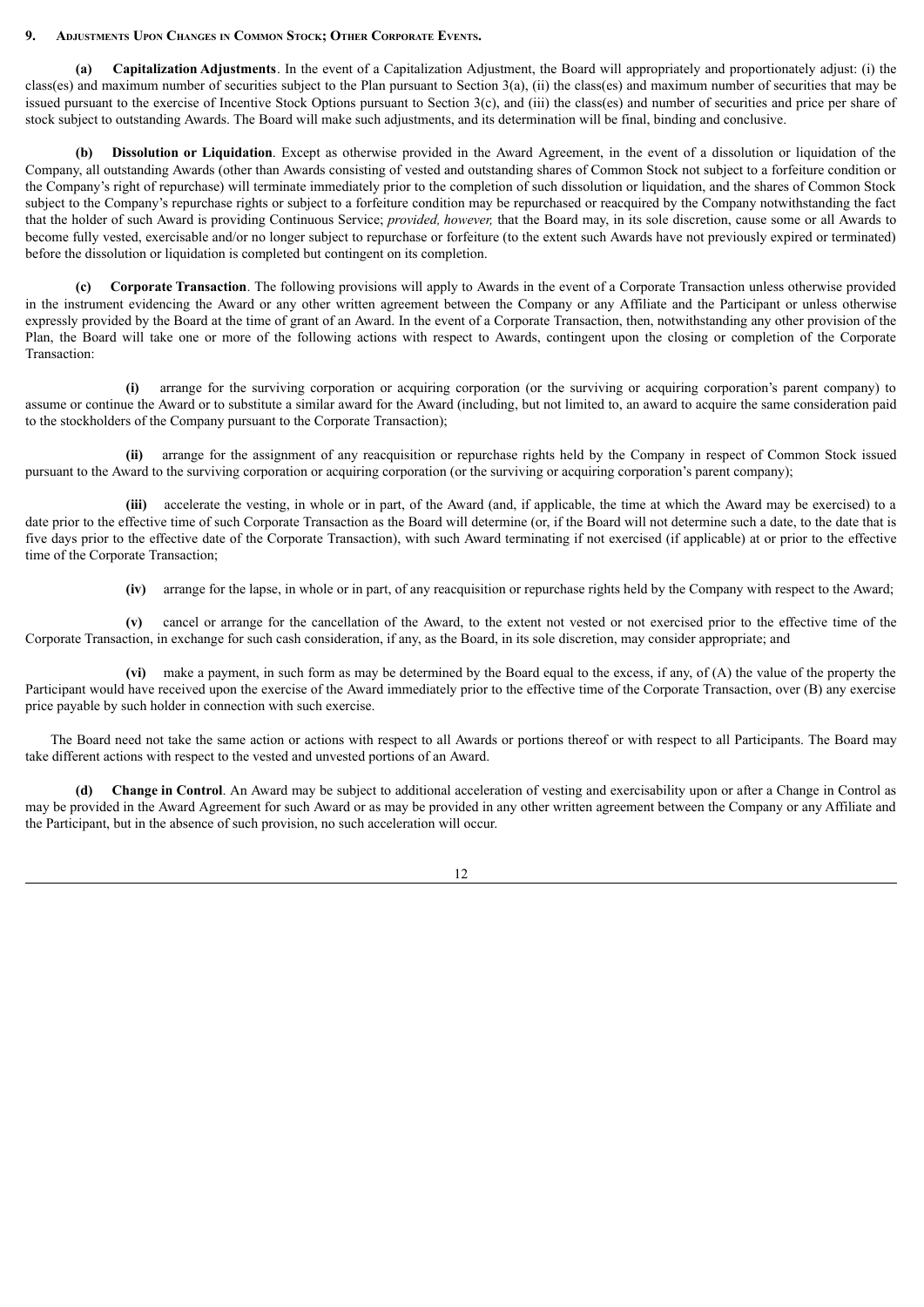#### **10. Plan Term; Earlier Termination or Suspension of the Plan.**

The Board may suspend or terminate the Plan at any time. No Incentive Stock Options may be granted after the tenth anniversary of the A&R Effective Date. No Awards may be granted under the Plan while the Plan is suspended or after it is terminated.

#### **11. Effective Date of the Plan.**

The Plan, as amended and restated hereby, will become effective on the A&R Effective Date. In addition, no Award will be exercised (or, in the case of a Restricted Stock Award, Restricted Stock Unit Award, Performance Award, or Other Award, no Award will be granted) and no cash award will be settled unless and until the Plan has been approved by the stockholders of the Company, which approval will be within 12 months before or after the date the Plan is adopted by the Board.

### **12. Choice of Law.**

The law of the State of Delaware will govern all questions concerning the construction, validity and interpretation of the Plan, without regard to that state's conflict of laws rules.

#### **13. Definitions.**

As used in the Plan, the following definitions will apply to the capitalized terms indicated below:

**(a)** "*A&R Ef ective Date*" means the date that the amended and restated Plan is adopted by the Board.

(b) "*Affiliate*" means, at the time of determination, any "parent" or "subsidiary" of the Company as such terms are defined in Rule 405 of the Securities Act. The Board will have the authority to determine the time or times at which "parent" or "subsidiary" status is determined within the foregoing definition.

**(c)** "*Award*" means any right to receive Common Stock, cash or other property granted under the Plan (including an Incentive Stock Option, a Nonstatutory Stock Option, a Restricted Stock Award, a Restricted Stock Unit Award, a SAR, a Performance Award or any Other Award).

**(d)** "*Award Agreement*" means a written or electronic agreement between the Company and a Participant evidencing the terms and conditions of an Award.

- **(e)** "*Board*" means the Board of Directors of the Company.
- **(f)** "*Capital Stock*" means each and every class of common stock of the Company, regardless of the number of votes per share.

**(g)** "*Capitalization Adjustment*" means any change that is made in, or other events that occur with respect to, the Common Stock subject to the Plan or subject to any Award after the Adoption Date without the receipt of consideration by the Company through merger, consolidation, reorganization, recapitalization, reincorporation, stock dividend, dividend in property other than cash, large nonrecurring cash dividend, stock split, reverse stock split, liquidating dividend, combination of shares, exchange of shares, change in corporate structure or any similar equity restructuring transaction, as that term is used in Statement of Financial Accounting Standards Board Accounting Standards Codification Topic 718 (or any successor thereto). Notwithstanding the foregoing, the conversion of any convertible securities of the Company will not be treated as a Capitalization Adjustment.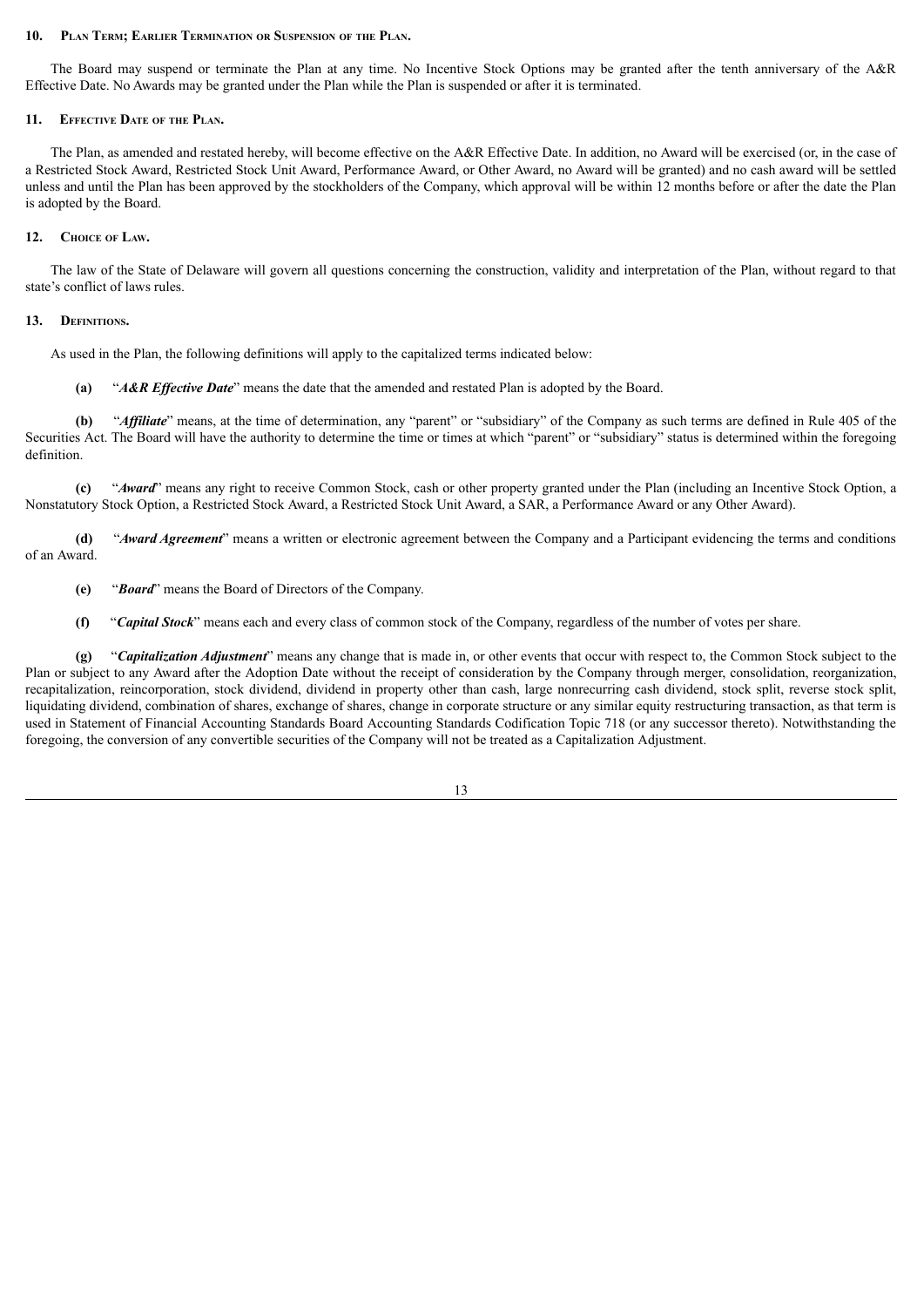**(h)** "*Cause*" will have the meaning ascribed to such term in any written agreement between the Participant and the Company defining such term and, in the absence of such agreement, such term means, with respect to a Participant, the occurrence of any of the following events: (i) such Participant's conviction of any felony or any crime involving fraud; (ii) such Participant's participation (whether by affirmative act or omission) in a fraud or felonious act against the Company and/or its Affiliates; (iii) conduct by such Participant which, based upon a good faith and reasonable factual investigation by the Company (or, if such Participant is an Officer, by the Board), demonstrates such Participant's unfitness to serve; (iv) such Participant's violation of any statutory or fiduciary duty, or duty of loyalty owed to the Company and/or its Affiliates and which has a material adverse effect on the Company and/or its Affiliates; (v) such Participant's violation of state or federal law in connection with such Participant's performance of such Participant's job which has a material adverse effect on the Company and/or its Affiliates: (vi) breach of any material term of any contract between such Participant and the Company and/or its Affiliates; and (vii) such Participant's violation of any material Company policy. Notwithstanding the foregoing, such Participant's death or Disability shall not constitute Cause as set forth herein. The determination that a termination of the Participant's Continuous Service is either for Cause or without Cause will be made by the Board or Committee, as applicable, in its sole and exclusive judgment and discretion. Any determination by the Company that the Continuous Service of a Participant was terminated with or without Cause for the purposes of outstanding Awards held by such Participant will have no effect upon any determination of the rights or obligations of the Company or such Participant for any other purpose.

**(i)** "*Change in Control*" means the occurrence, in a single transaction or in a series of related transactions, of any one or more of the following events:

**(i)** any Exchange Act Person becomes the Owner, directly or indirectly, of securities of the Company representing more than 50% of the combined voting power of the Company's then outstanding securities other than by virtue of a merger, consolidation or similar transaction. Notwithstanding the foregoing, a Change in Control will not be deemed to occur (A) on account of the acquisition of securities of the Company directly from the Company, (B) on account of the acquisition of securities of the Company by an investor, any affiliate thereof or any other Exchange Act Person that acquires the Company's securities in a transaction or series of related transactions the primary purpose of which is to obtain financing for the Company through the issuance of equity securities, (C) on account of the acquisition of securities of the Company by any individual who is, on the IPO Date, either an executive officer or a Director (either, an "*IPO Investor*") and/or any entity in which an IPO Investor has a direct or indirect interest (whether in the form of voting rights or participation in profits or capital contributions) of more than 50% (collectively, the "*IPO Entities*" ) or on account of the IPO Entities continuing to hold shares that come to represent more than 50% of the combined voting power of the Company's then outstanding securities as a result of the conversion of any class of the Company's securities into another class of the Company's securities having a different number of votes per share pursuant to the conversion provisions set forth in the Company's Amended and Restated Certificate of Incorporation; or (D) solely because the level of Ownership held by any Exchange Act Person (the "*Subject Person*") exceeds the designated percentage threshold of the outstanding voting securities as a result of a repurchase or other acquisition of voting securities by the Company reducing the number of shares outstanding, provided that if a Change in Control would occur (but for the operation of this sentence) as a result of the acquisition of voting securities by the Company, and after such share acquisition, the Subject Person becomes the Owner of any additional voting securities that, assuming the repurchase or other acquisition had not occurred, increases the percentage of the then outstanding voting securities Owned by the Subject Person over the designated percentage threshold, then a Change in Control will be deemed to occur;

**(ii)** there is consummated a merger, consolidation or similar transaction involving (directly or indirectly) the Company and, immediately after the consummation of such merger, consolidation or similar transaction, the stockholders of the Company immediately prior thereto do not Own, directly or indirectly, either (A) outstanding voting securities representing more than 50% of the combined outstanding voting power of the surviving Entity in such merger, consolidation or similar transaction or (B) more than 50% of the combined outstanding voting power of the parent of the surviving Entity in such merger, consolidation or similar transaction, in each case in substantially the same proportions as their Ownership of the outstanding voting securities of the Company immediately prior to such transaction; *provided, however,* that a merger, consolidation or similar transaction will not constitute a Change in Control under this prong of the definition if the outstanding voting securities representing more than 50% of the combined voting power of the surviving Entity or its parent are owned by the IPO Entities;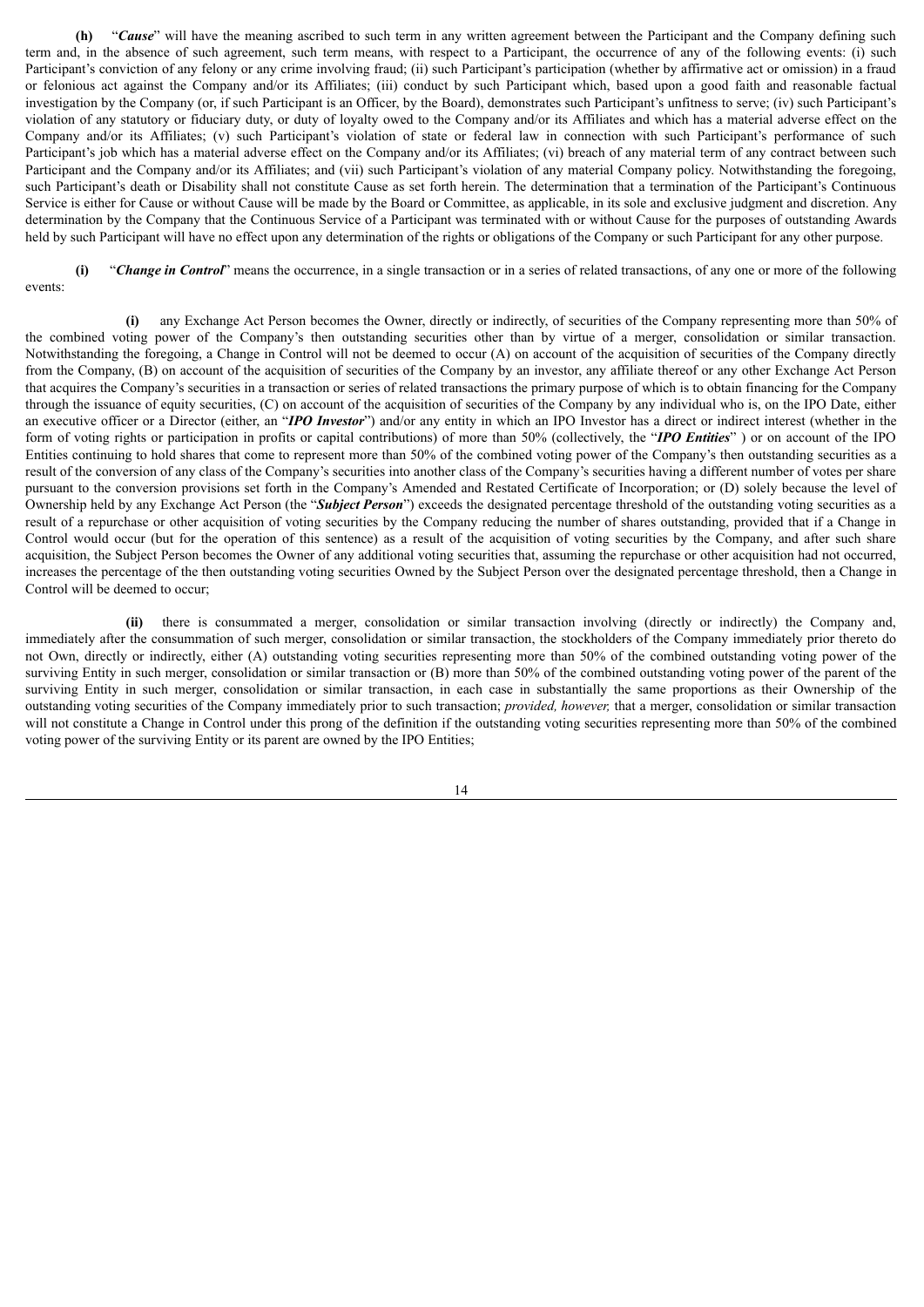**(iii)** there is consummated a sale, lease, exclusive license or other disposition of all or substantially all of the consolidated assets of the Company and its Subsidiaries, other than a sale, lease, license or other disposition of all or substantially all of the consolidated assets of the Company and its Subsidiaries to an Entity, more than fifty percent (50%) of the combined voting power of the voting securities of which are Owned by stockholders of the Company in substantially the same proportions as their Ownership of the outstanding voting securities of the Company immediately prior to such sale, lease, license or other disposition; *provided, however,* that a sale, lease, exclusive license or other disposition of all or substantially all of the consolidated assets of the Company and its Subsidiaries will not constitute a Change in Control under this prong of the definition if the outstanding voting securities representing more than 50% of the combined voting power of the acquiring Entity or its parent are owned by the IPO Entities; or

**(iv)** individuals who, on the A&R Effective Date, are members of the Board (the "*Incumbent Board*") cease for any reason to constitute at least a majority of the members of the Board; *provided, however,* that if the appointment or election (or nomination for election) of any new Board member was approved or recommended by a majority vote of the members of the Incumbent Board then still in office, such new member will, for purposes of this Plan, be considered as a member of the Incumbent Board.

Notwithstanding the foregoing definition or any other provision of this Plan, the term Change in Control will not include a sale of assets, merger or other transaction effected exclusively for the purpose of changing the domicile of the Company and the definition of Change in Control (or any analogous term) in an individual written agreement between the Company or any Affiliate and the Participant will supersede the foregoing definition with respect to Awards subject to such agreement; *provided, however,* that if no definition of Change in Control or any analogous term is set forth in such an individual written agreement, the foregoing definition will apply.

**(j)** "*Code*" means the Internal Revenue Code of 1986, as amended, including any applicable regulations and guidance thereunder.

**(k)** "*Committee*" means a committee of one or more Directors to whom authority has been delegated by the Board in accordance with Section 2(c).

- **(l)** "*Common Stock*" means, as of the IPO Date, the common stock of the Company, having 1 vote per share.
- **(m)** "*Company*" means GlycoMimetics, Inc., a Delaware corporation.

**(n)** "*Consultant*" means any person, including an advisor, who is (i) engaged by the Company or an Affiliate to render consulting or advisory services and is compensated for such services, or (ii) serving as a member of the board of directors of an Affiliate and is compensated for such services. However, service solely as a Director, or payment of a fee for such service, will not cause a Director to be considered a "*Consultant*" for purposes of the Plan. Notwithstanding the foregoing, a person is treated as a Consultant under this Plan only if a Form S-8 Registration Statement under the Securities Act is available to register either the offer or the sale of the Company's securities to such person.

**(o)** "*Continuous Service*" means that the Participant's service with the Company or an Affiliate, whether as an Employee, Director or Consultant, is not interrupted or terminated. A change in the capacity in which the Participant renders service to the Company or an Affiliate as an Employee, Consultant or Director or a change in the entity for which the Participant renders such service, provided that there is no interruption or termination of the Participant's service with the Company or an Affiliate, will not terminate a Participant's Continuous Service ; *provided, however,* that if the Entity for which a Participant is rendering services ceases to qualify as an Affiliate, as determined by the Board, in its sole discretion, such Participant's Continuous Service will be considered to have terminated on the date such Entity ceases to qualify as an Affiliate. To the extent permitted by law, the Board or the chief executive officer of the Company, in that party's sole discretion, may determine whether Continuous Service will be considered interrupted in the case of (i) any leave of absence approved by the Board or chief executive officer, including sick leave, military leave or any other personal leave, or (ii) transfers between the Company, an Affiliate, or their successors. Notwithstanding the foregoing, a leave of absence will be treated as Continuous Service for purposes of vesting in an Award only to such extent as may be provided in the Company's leave of absence policy, in the written terms of any leave of absence agreement or policy applicable to the Participant, or as otherwise required by law.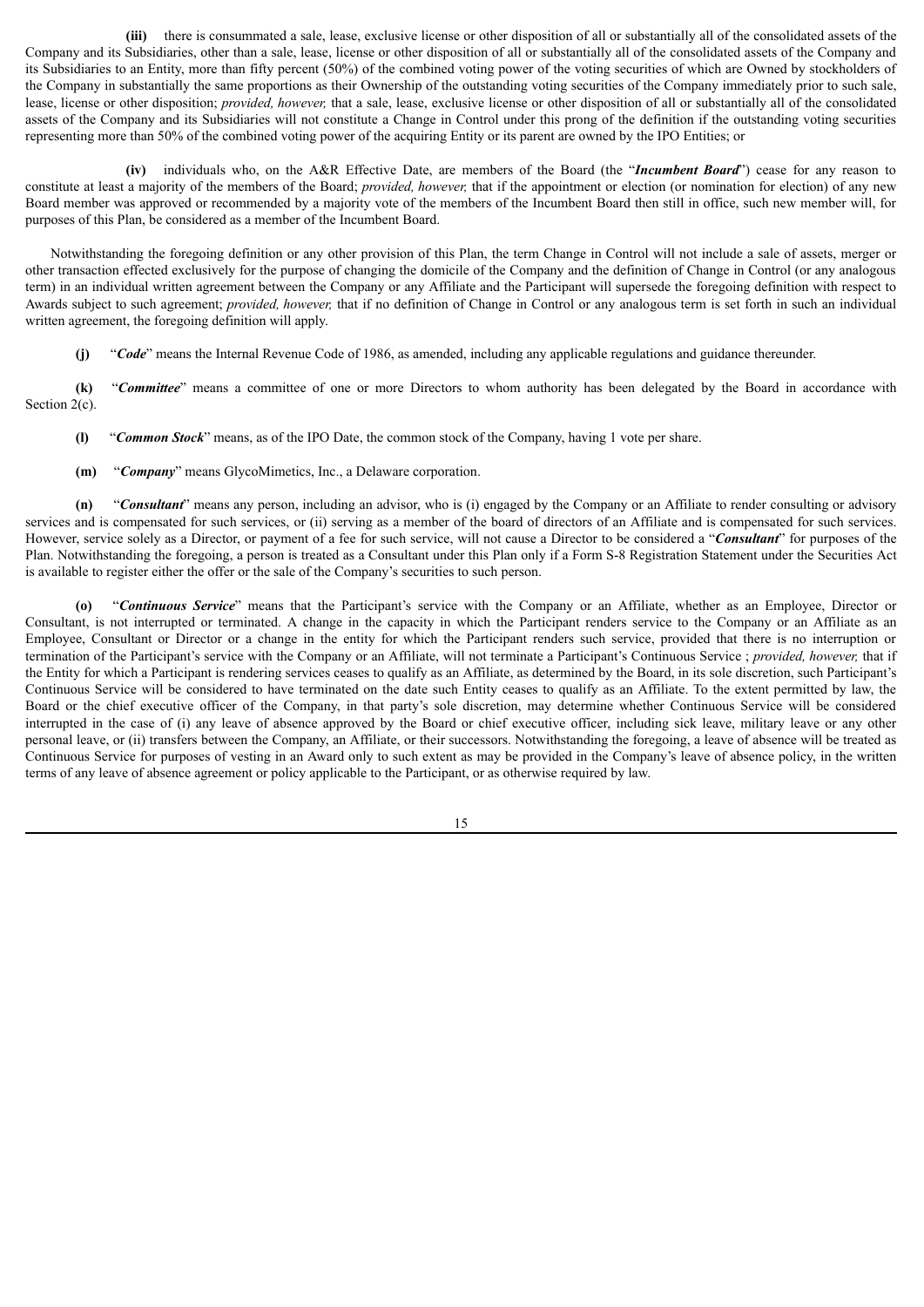**(p)** "*Corporate Transaction*" means the consummation, in a single transaction or in a series of related transactions, of any one or more of the following events:

**(i)** a sale or other disposition of all or substantially all, as determined by the Board, in its sole discretion, of the consolidated assets of the Company and its Subsidiaries;

- **(ii)** a sale or other disposition of at least 90% of the outstanding securities of the Company;
- **(iii)** a merger, consolidation or similar transaction following which the Company is not the surviving corporation; or

**(iv)** a merger, consolidation or similar transaction following which the Company is the surviving corporation but the shares of Common Stock outstanding immediately preceding the merger, consolidation or similar transaction are converted or exchanged by virtue of the merger, consolidation or similar transaction into other property, whether in the form of securities, cash or otherwise.

**(q)** "*Director*" means a member of the Board.

**(r)** "*Disability*" means, with respect to a Participant, the inability of such Participant to engage in any substantial gainful activity by reason of any medically determinable physical or mental impairment that can be expected to result in death or that has lasted or can be expected to last for a continuous period of not less than 12 months, as provided in Sections  $22(e)(3)$  and  $409A(a)(2)(c)(i)$  of the Code, and will be determined by the Board on the basis of such medical evidence as the Board deems warranted under the circumstances.

**(s)** "*Employee*" means any person employed by the Company or an Affiliate. However, service solely as a Director, or payment of a fee for such services, will not cause a Director to be considered an "Employee" for purposes of the Plan.

- **(t)** "*Entity*" means a corporation, partnership, limited liability company or other entity.
- **(u)** "*Exchange Act*" means the Securities Exchange Act of 1934, as amended, and the rules and regulations promulgated thereunder.

**(v)** "*Exchange Act Person*" means any natural person, Entity or "group" (within the meaning of Section 13(d) or 14(d) of the Exchange Act), except that "Exchange Act Person" will not include (i) the Company or any Subsidiary of the Company, (ii) any employee benefit plan of the Company or any Subsidiary of the Company or any trustee or other fiduciary holding securities under an employee benefit plan of the Company or any Subsidiary of the Company, (iii) an underwriter temporarily holding securities pursuant to a registered public offering of such securities, (iv) an Entity Owned, directly or indirectly, by the stockholders of the Company in substantially the same proportions as their Ownership of stock of the Company; or (v) any natural person, Entity or "group" (within the meaning of Section 13(d) or 14(d) of the Exchange Act) that, as of the A&R Effective Date, is the Owner, directly or indirectly, of securities of the Company representing more than 50% of the combined voting power of the Company's then outstanding securities.

**(w)** "*Fair Market Value*" means, as of any date, the value of the Common Stock determined as follows:

**(i)** If the Common Stock is listed on any established stock exchange or traded on any established market, the Fair Market Value of a share of Common Stock will be, unless otherwise determined by the Board, the closing sales price for such stock as quoted on such exchange or market (or the exchange or market with the greatest volume of trading in the Common Stock) on the date of determination, as reported in a source the Board deems reliable.

**(ii)** Unless otherwise provided by the Board, if there is no closing sales price for the Common Stock on the date of determination, then the Fair Market Value will be the closing selling price on the last preceding date for which such quotation exists.

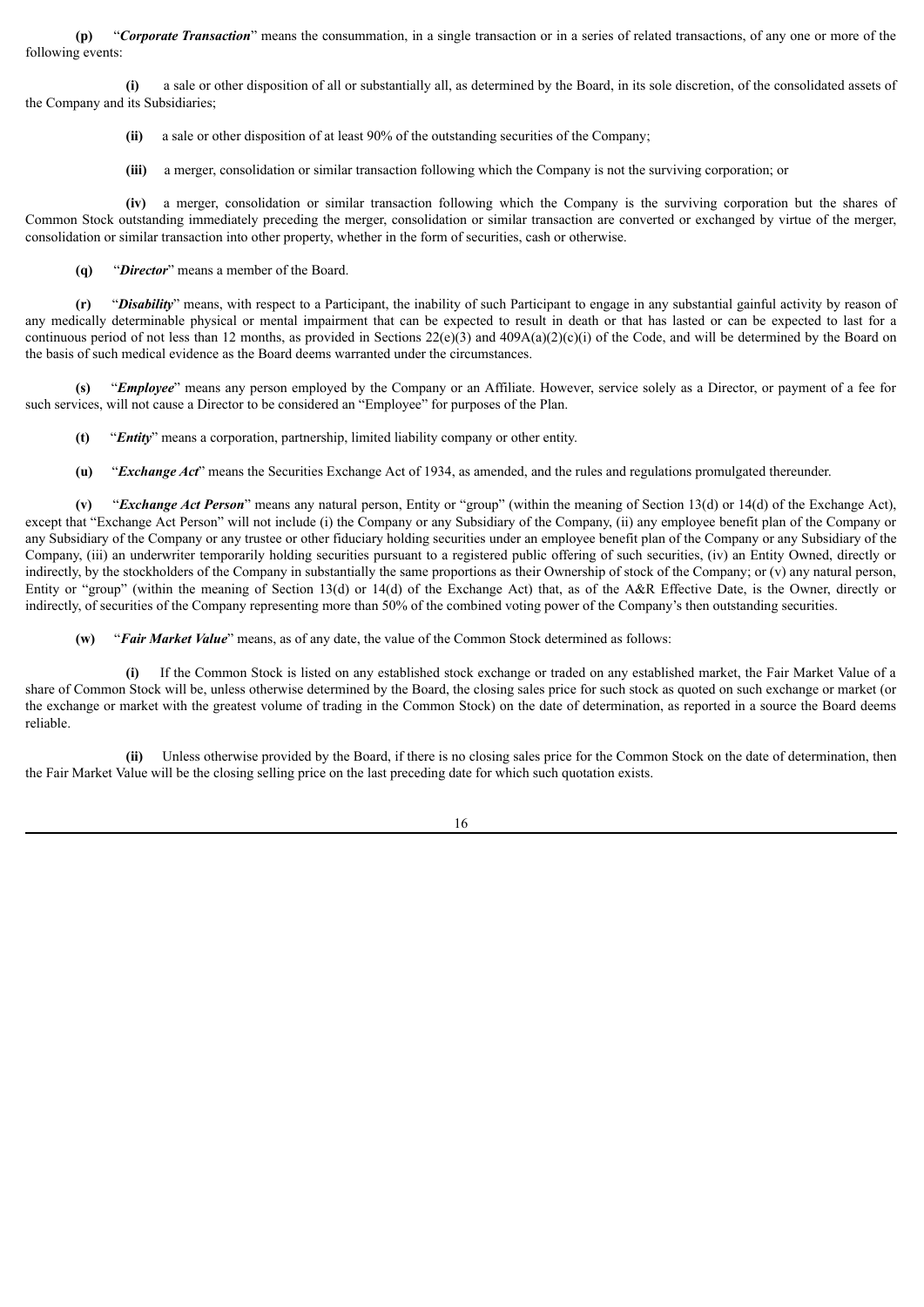**(iii)** In the absence of such markets for the Common Stock, the Fair Market Value will be determined by the Board in good faith and in a manner that complies with Sections 409A and 422 of the Code.

**(x)** "*Incentive Stock Option*" means an option granted pursuant to Section 5 of the Plan that is intended to be, and qualifies as, an "incentive stock option" within the meaning of Section 422 of the Code.

**(y)** "*IPO Date*" means the date of the underwriting agreement between the Company and the underwriter(s) managing the initial public offering of the Common Stock, pursuant to which the Common Stock is priced for the initial public offering.

**(z)** "*Non-Employee Director*" means a Director who either (i) is not a current employee or officer of the Company or an Affiliate, does not receive compensation, either directly or indirectly, from the Company or an Affiliate for services rendered as a consultant or in any capacity other than as a Director (except for an amount as to which disclosure would not be required under Item 404(a) of Regulation S-K promulgated pursuant to the Securities Act ("Regulation *S-K*")), does not possess an interest in any other transaction for which disclosure would be required under Item 404(a) of Regulation S-K, and is not engaged in a business relationship for which disclosure would be required pursuant to Item 404(b) of Regulation SK; or (ii) is otherwise considered a "nonemployee director" for purposes of Rule 16b¬3.

**(aa)** "*Nonstatutory Stock Option*" means any option granted pursuant to Section 5 of the Plan that does not qualify as an Incentive Stock Option.

**(bb)** "*Officer*" means a person who is an officer of the Company within the meaning of Section 16 of the Exchange Act.

**(cc)** "*Option*" means an Incentive Stock Option or a Nonstatutory Stock Option to purchase shares of Common Stock granted pursuant to the Plan.

**(dd)** "*Option Agreement*" means a written agreement between the Company and an Optionholder evidencing the terms and conditions of an Option grant. Each Option Agreement will be subject to the terms and conditions of the Plan.

**(ee)** "*Optionholder*" means a person to whom an Option is granted pursuant to the Plan or, if applicable, such other person who holds an outstanding Option.

**(ff)** "*Original Effective Date*" means September 19, 2013.

**(gg)** "*Other Award*" means an award valued in whole or in part by reference to, or otherwise based on, Common Stock, including the appreciation in value thereof (e.g., options or stock rights with an exercise price or strike price less than 100% of the Fair Market Value at the time of grant) that is not an Incentive Stock Option, Nonstatutory Stock Option, SAR, Restricted Stock Award, Restricted Stock Unit Award or Performance Award.

**(hh)** "*Other Award Agreement*" means a written agreement between the Company and a holder of an Other Award evidencing the terms and conditions of an Other Award grant. Each Other Award Agreement will be subject to the terms and conditions of the Plan.

**(ii)** "*Own*," "*Owned*," "*Owner*," "*Ownership*" means a person or Entity will be deemed to "Own," to have "Owned," to be the "Owner" of, or to have acquired "Ownership" of securities if such person or Entity, directly or indirectly, through any contract, arrangement, understanding, relationship or otherwise, has or shares voting power, which includes the power to vote or to direct the voting, with respect to such securities.

**(jj)** "*Participant*" means a person to whom an Award is granted pursuant to the Plan or, if applicable, such other person who holds an outstanding Award.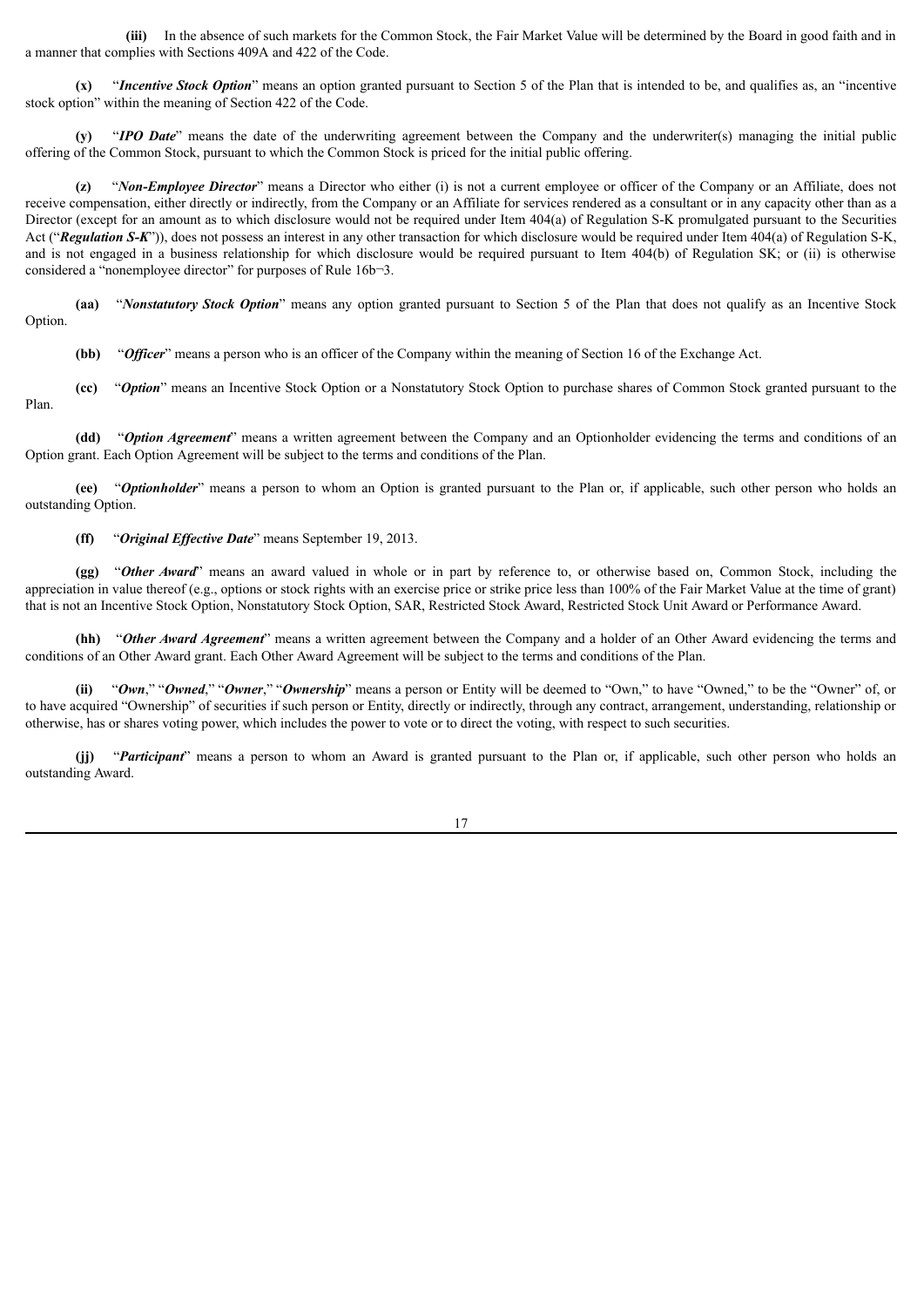**(kk)** "*Performance Award*" means an Award that may vest or may be exercised or a cash award that may vest or become earned and paid contingent upon the attainment during a Performance Period of certain Performance Goals and which is granted under the terms and conditions of Section 6(c) pursuant to such terms as are approved by the Board. In addition, to the extent permitted by Applicable Law and set forth in the applicable Award Agreement, the Board may determine that cash or other property may be used in payment of Performance Awards. Performance Awards that are settled in cash or other property are not required to be valued in whole or in part by reference to, or otherwise based on, the Common Stock.

**(ll)** "*Performance Criteria*" means one or more criteria that the Board will select for purposes of establishing the Performance Goals for a Performance Period. The Performance Criteria that will be used to establish such Performance Goals may be based on any one of, or combination of, the following as determined by the Board: earnings (including earnings per share and net earnings); earnings before interest, taxes and depreciation; earnings before interest, taxes, depreciation and amortization; total stockholder return; return on equity or average stockholder's equity; return on assets, investment, or capital employed; stock price; margin (including gross margin); income (before or after taxes); operating income; operating income after taxes; pre-tax profit; operating cash flow; sales or revenue targets; increases in revenue or product revenue; expenses and cost reduction goals; improvement in or attainment of working capital levels; economic value added (or an equivalent metric); market share; cash flow; cash flow per share; share price performance; debt reduction; customer satisfaction; stockholders' equity; capital expenditures; debt levels; operating profit or net operating profit; workforce diversity; growth of net income or operating income; billings; financing; regulatory milestones; stockholder liquidity; corporate governance and compliance; intellectual property; personnel matters; progress of internal research; progress of partnered programs; partner satisfaction; budget management; partner or collaborator achievements; internal controls, including those related to the Sarbanes-Oxley Act of 2002; investor relations, analysts and communication; implementation or completion of projects or processes; employee retention; number of users, including unique users; strategic partnership or transactions (including in-licensing and out-licensing of intellectual property); establishing relationships with respect to the marketing distribution and sale of the Company's products; supply chain achievements; co-development, co-marketing, profit sharing, joint venture or other similar arrangements; individual performance goals; corporate development and planning goals; and other measures of performance selected by the Board or Committee whether or not listed herein.

**(mm)** "*Performance Goals*" means, for a Performance Period, one or more goals established by the Board for the Performance Period based upon the Performance Criteria. Performance Goals may be based on a Company-wide basis, with respect to one or more business units, divisions, Affiliates, or business segments, and in either absolute terms or relative to the performance of one or more comparable companies or the performance of one or more relevant indices. Unless specified otherwise by the Board (i) in the Award Agreement at the time the Award is granted or (ii) in such other document setting forth the Performance Goals at the time the Performance Goals are established, the Board will appropriately make adjustments in the method of calculating the attainment of Performance Goals for a Performance Period as follows: (1) to exclude restructuring and/or other nonrecurring charges; (2) to exclude exchange rate effects; (3) to exclude the effects of changes to generally accepted accounting principles; (4) to exclude the effects of any statutory adjustments to corporate tax rates; (5) to exclude the effects of items that are "unusual" in nature or occur "infrequently" as determined under generally accepted accounting principles; (6) to exclude the dilutive effects of acquisitions or joint ventures; (7) to assume that any business divested by the Company achieved performance objectives at targeted levels during the balance of a Performance Period following such divestiture; (8) to exclude the effect of any change in the outstanding shares of Common Stock of the Company by reason of any stock dividend or split, stock repurchase, reorganization, recapitalization, merger, consolidation, spin-off, combination or exchange of shares or other similar corporate change, or any distributions to common stockholders other than regular cash dividends; (9) to exclude the effects of stock based compensation and the award of bonuses under the Company's bonus plans; (10) to exclude costs incurred in connection with potential acquisitions or divestitures that are required to be expensed under generally accepted accounting principles; and (11) to exclude the goodwill and intangible asset impairment charges that are required to be recorded under generally accepted accounting principles. In addition, the Board may establish or provide for other adjustment items in the Award Agreement at the time the Award is granted or in such other document setting forth the Performance Goals at the time the Performance Goals are established. In addition, the Board retains the discretion to reduce or eliminate the compensation or economic benefit due upon attainment of Performance Goals and to define the manner of calculating the Performance Criteria it selects to use for such Performance Period. Partial achievement of the specified criteria may result in the payment or vesting corresponding to the degree of achievement as specified in the Award Agreement or the written terms of a Performance Award.